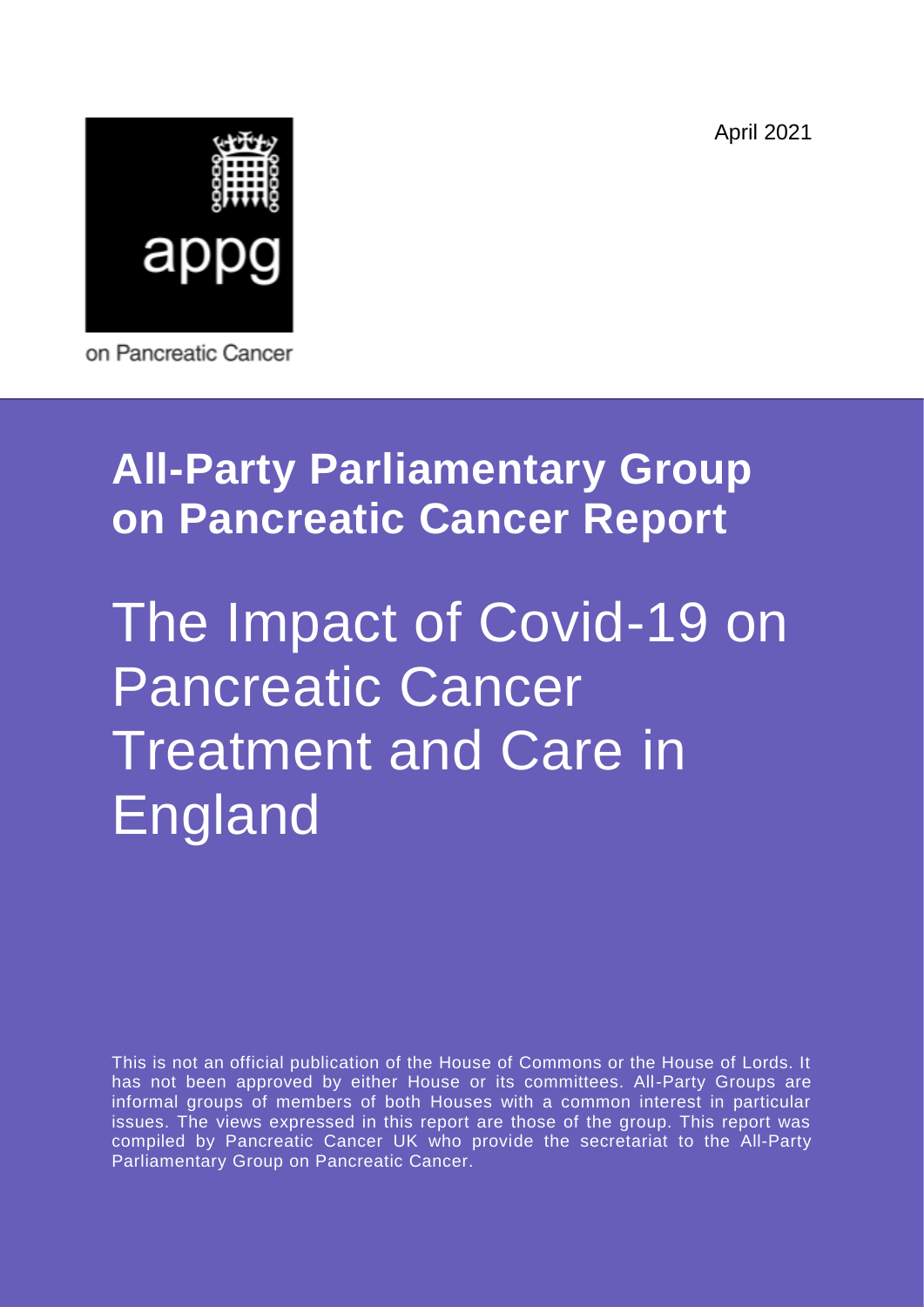# CONTENTS

| Foreword by the Chair of the APPG on Pancreatic Cancer3       |  |
|---------------------------------------------------------------|--|
|                                                               |  |
|                                                               |  |
|                                                               |  |
|                                                               |  |
|                                                               |  |
|                                                               |  |
|                                                               |  |
|                                                               |  |
|                                                               |  |
| Pancreatic Cancer UK Support Line intelligence16              |  |
|                                                               |  |
|                                                               |  |
| Peninsula Rapid Diagnostic Centre pancreatic cancer pathway17 |  |
|                                                               |  |
|                                                               |  |
|                                                               |  |
|                                                               |  |
|                                                               |  |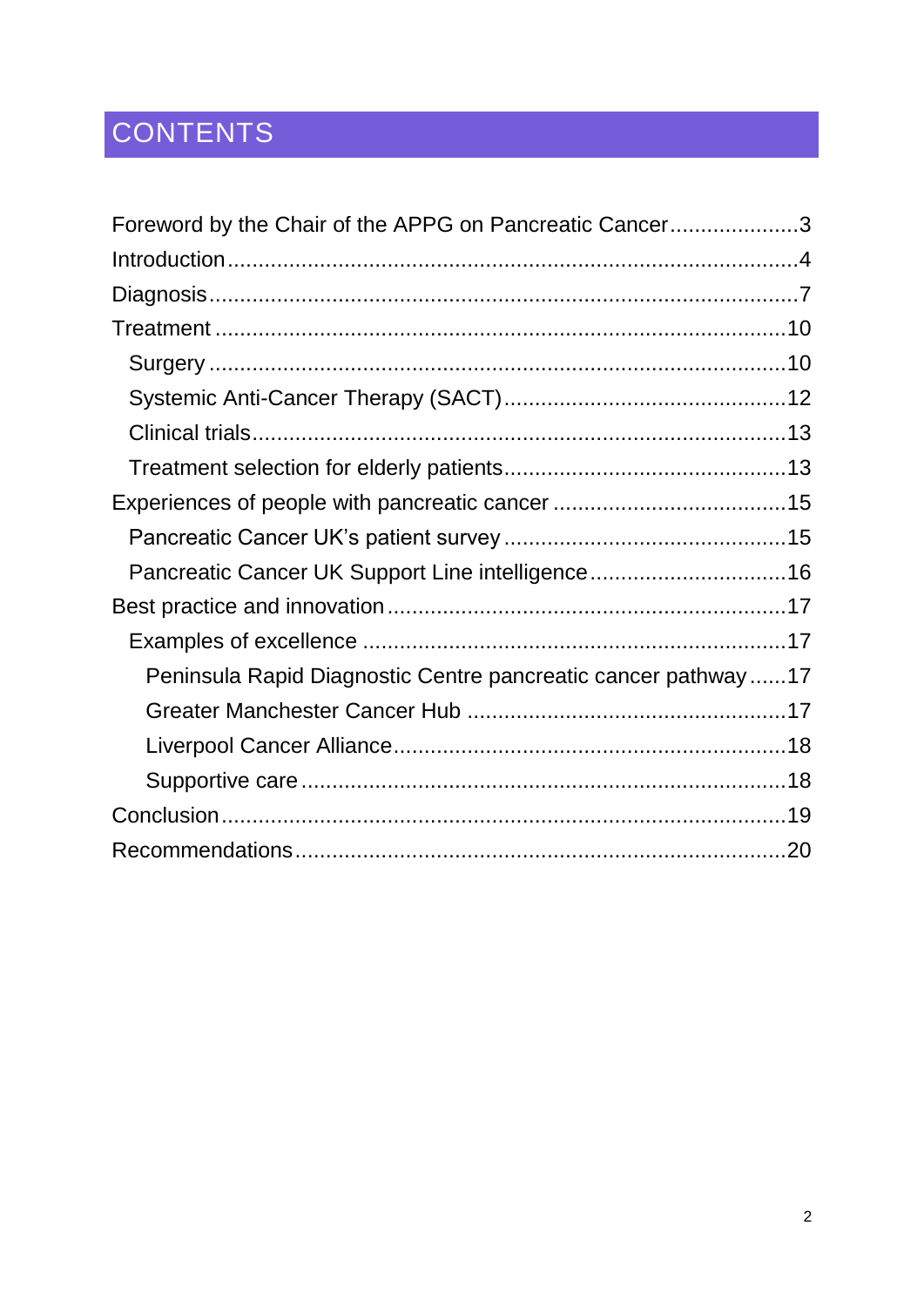

# <span id="page-2-0"></span>FOREWORD BY JIM SHANNON MP CHAIR OF THE ALL-PARTY PARLIAMENTARY GROUP ON PANCREATIC CANCER

The COVID-19 pandemic has had an unprecedented impact on the world and the NHS. But for many people with pancreatic cancer, the impact has been nothing short of devastating. Dealing with a diagnosis of the deadliest common cancer is difficult enough in normal times, but the past year has added significant new challenges for many. In the best cases, disruption has been minimised, and the main change people have had to endure has been an increased

number of virtual appointments – but for the majority, the impact has been far worse. Indeed, in the worst cases, delays to treatment and surgery have meant that people have missed their treatment window, and with it, the chance of survival – leaving them with only end-of-life care options.

The All-Party Parliamentary Group on Pancreatic Cancer has gathered intelligence on the impact of the pandemic on pancreatic cancer services from across the country, through speaking to expert clinicians, researchers, people with pancreatic cancer and their families. At the start of 2020 we already faced a situation in which the UK trails behind other countries in survival statistics, ranking 28<sup>th</sup> out of 36 countries with comparable data.<sup>1</sup> Unfortunately, the pandemic threatens to make an already unacceptable situation worse, setting back hard-earned progress in tackling the disease.

This report shows what that impact looks like: from the low-level system problems that have failed people with pancreatic cancer, to the shocking overarching prediction that the pandemic's impact on treatment would lead to 521 excess pancreatic cancer deaths by March 2021. It illustrates a clear need for rapid investment in, and resourcing of, pancreatic cancer services to ensure that we now do all we can to rebuild. For many people with pancreatic cancer, it is sadly now too late to help, but we hope that this report acts as a catalyst for more focus on this deadly disease in the future and paves the way for improvements to support, treatment and care for those with the deadliest common cancer.

Shannaz

**Jim Shannon MP Chair of the All-Party Parliamentary Group on Pancreatic Cancer**

<sup>1</sup> CONCORD-3: 5-year survival data for the period 2010-2014. All common cancers, represents the cancers available in CONCORD-3 which collectively represent 75% of all cancers diagnosed worldwide.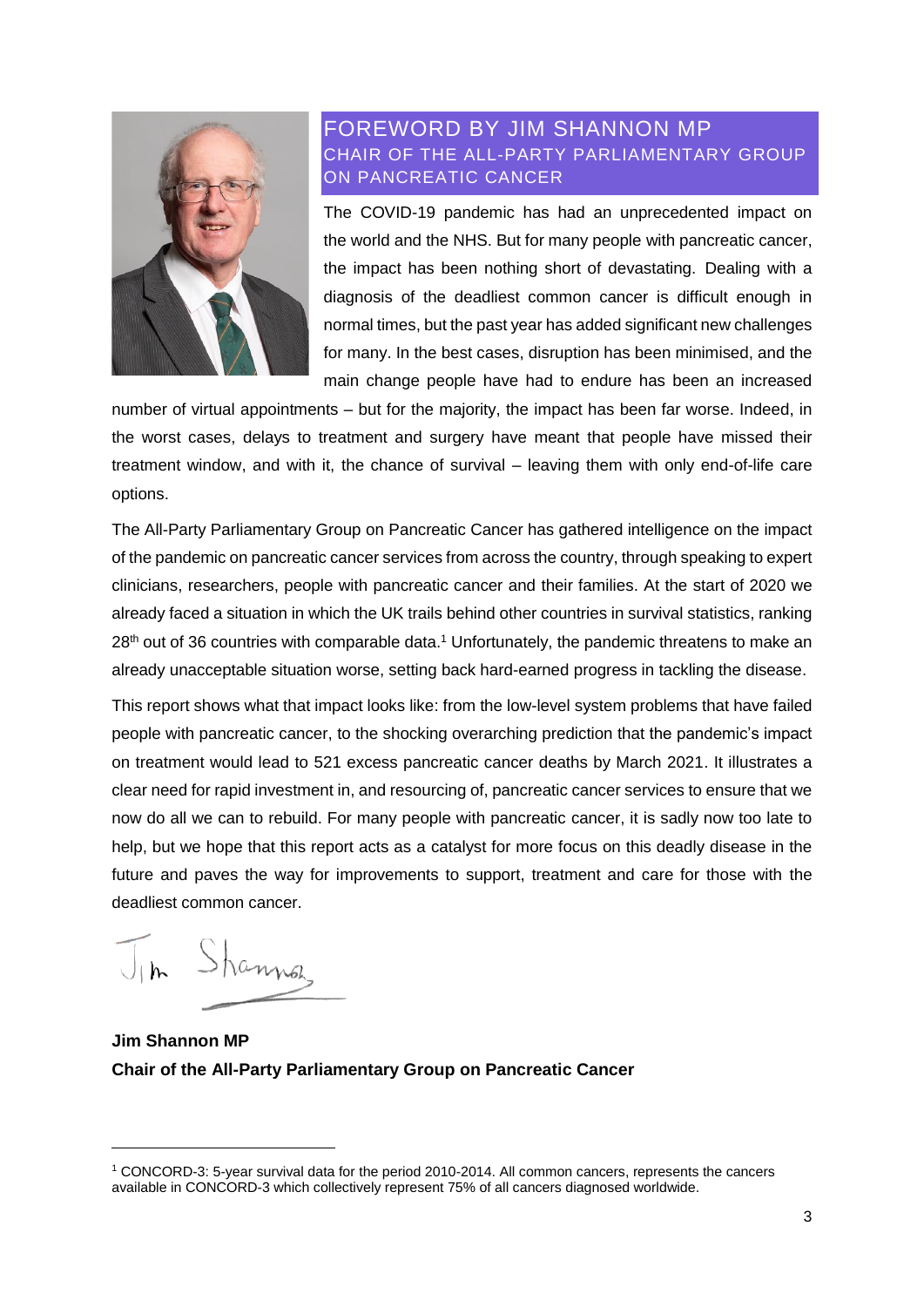## <span id="page-3-0"></span>INTRODUCTION

1

Pancreatic cancer is the deadliest common cancer. One in four people die within a month of diagnosis, and three in four people die within a year. Less than one in 10 people will survive five years. These statistics are incredibly poor, and unparalleled amongst most common cancers. Yet the COVID-19 pandemic may further worsen these outcomes. The combined impact of clinical prioritisation, individual patient infection risk, and the NHS' continued focus on COVID-19 may continue to negatively impact treatment and care for people with pancreatic cancer for some time to come.

The COVID-19 pandemic has had an unprecedented impact on the NHS and its ability to deliver urgent and critical care. In early 2020, increasing numbers of critically unwell patients with COVID-19 entered hospital, reducing availability of high dependency units and intensive care units, and leading to reduced surgical capacity. In response, the NHS reorganised acute and elective care pathways and systems to deal with the influx of COVID-19 patients into intensive care and try to maintain treatment capacity for non-COVID-related health needs.

Despite the NHS's system reorganisation, treatment and care provision for all cancers has continued to face unparalleled challenges during the COVID-19 pandemic. Optimal management for cancer care requires people with cancer to have access to multi-disciplinary services – such as nurses, dietitians and intensive care. However, the availability of cancer professionals has been reduced through COVID-19 infection, self-isolation and re-deployment to other areas. Cancer patients also require multiple and frequent attendances to hospital for diagnosis, treatment and supportive care – but the increased risk to exposure to COVID-19 has meant these attendances have had to be minimised.

COVID-19 has also posed a higher risk for people with all types of cancers. Cancer diagnosis, and its corresponding treatments, both increase the severity and mortality of COVID-19 infection. <sup>2</sup> Therefore, the added COVID-19 risk associated with treatment has meant that in some cases, the risk of treatment has outweighed the benefits – particularly for older patients and patients with significant comorbidities.

The NHS has undertaken re-organisation and prioritisation of services to focus on maintaining emergency surgery and treatment. NHS England (NHSE) and NICE published guidance on the clinical management for non-coronavirus patients requiring acute treatment, $3$  with cancer

<sup>2</sup> <https://www.nice.org.uk/Media/Default/About/COVID-19/Specialty-guides/cancer-and-COVID-19.pdf>

<sup>3</sup> <https://www.nice.org.uk/Media/Default/About/COVID-19/Specialty-guides/cancer-and-COVID-19.pdf>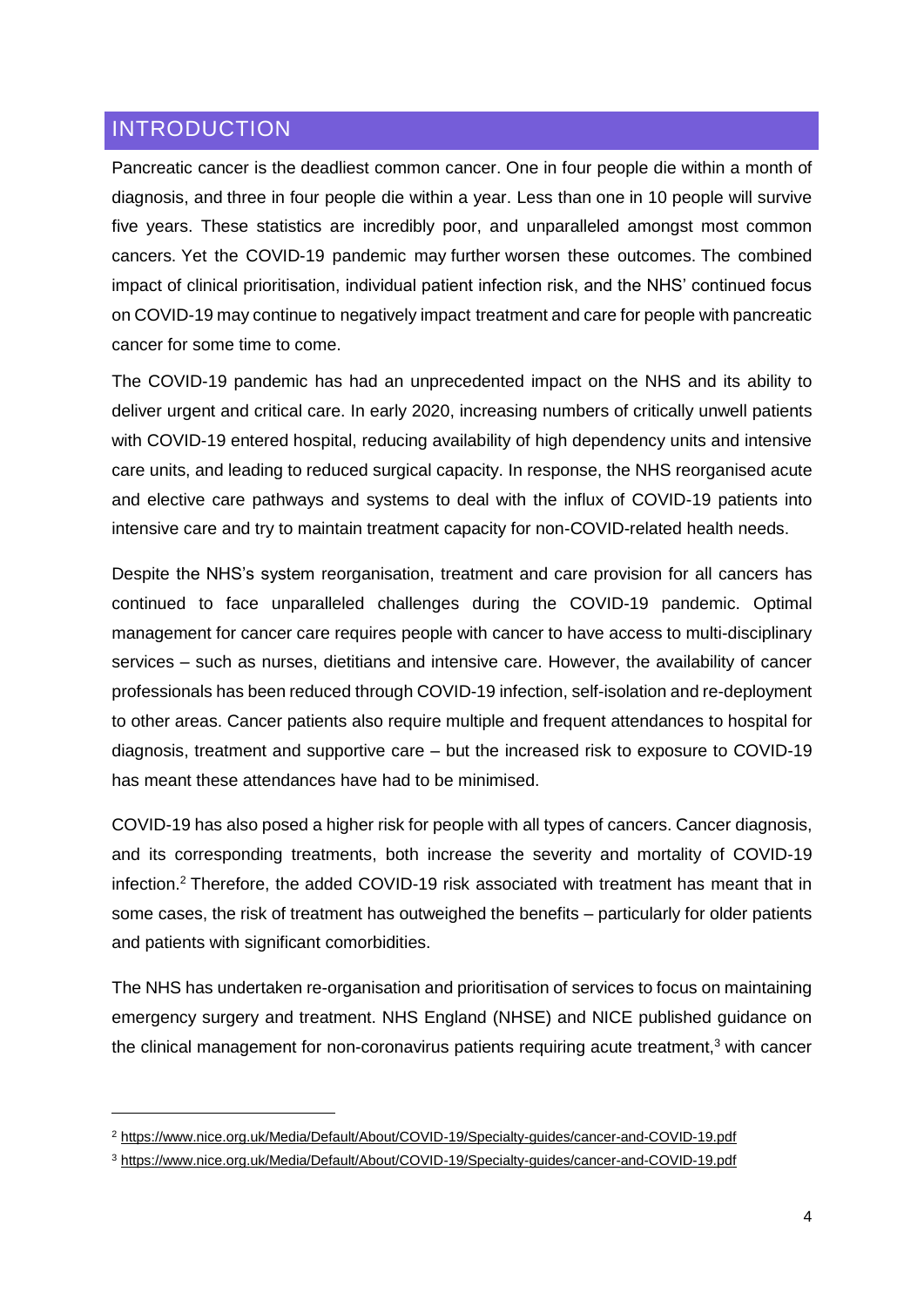surgery prioritised 1 – 3 based on emergency care for life threatening conditions and systemic anti-cancer therapy prioritised  $1 - 6$ , based on the curative intent and risk-benefit associated with treatment.<sup>4</sup> Pancreatic cancer surgery was prioritised in level 2: 'elective surgery with expectation of cure' and 'needed within 4 weeks to save life/progression beyond operability'. This guidance also laid out chemotherapy prioritisation criteria, ranking priority by likelihood of survival. As a result, it placed people with inoperable pancreatic cancer in the lowest two priority groups: 'Non-curative therapy with a high (>50%) chance of palliation/temporary tumour control but <1 year life extension', and 'Non-curative therapy with an intermediate (15– 50%) chance of palliation or temporary tumour control and <1 year life extension.'<sup>5</sup> This will have meant that for many, their pancreatic cancer was not treated as a priority, and they were not able to access treatment that might have improved their quality of life in their final months or given them precious extra time.

Pancreatic cancer is an aggressive and rapidly progressing cancer. Delays in treatment can rapidly lead to patients becoming inoperable: surgical delays for three or six months can have up to 17% or 36% reduction in survival, for stage 2 and stage 3 pancreatic cancer.<sup>6</sup> Pancreatic cancer patients treated in the advanced and metastatic stage have few treatment options and limited survival and any delays or disruption to the best standard of care can shorten their length of life.

Pancreatic cancer currently has the lowest survival rate of all common cancers, with 7% fiveyear survival, and unwarranted variation in treatment and care further worsening outcomes for many. The full extent of the impact of the COVID-19 pandemic on pancreatic cancer outcomes is yet to be realised, but may include delayed and missed diagnosis, revised clinical pathways, and dose modification all resulting in faster disease progression, more patients receiving no treatment and ultimately worse outcomes. It is important to understand and evaluate the impact of the pandemic on pancreatic cancer treatment, care and outcomes as well as identify innovations and best practice that have helped to reduce the impact, in order to inform health service planning for future waves of COVID-19 or future pandemics.

In this context, the APPG on Pancreatic Cancer has sought to capture the impact of the pandemic on people with pancreatic cancer. Through its charity partners, this has included surveying people affected and their families and carers, collating patient accounts from charity members' public-facing support services, and speaking to health professionals working in

<sup>4</sup> <https://www.nature.com/articles/s41416-020-0980-x>

<sup>5</sup> <https://www.nice.org.uk/Media/Default/About/COVID-19/Specialty-guides/cancer-and-COVID-19.pdf>

<sup>6</sup> <https://www.medrxiv.org/content/10.1101/2020.04.21.20073833v1.full.pdf>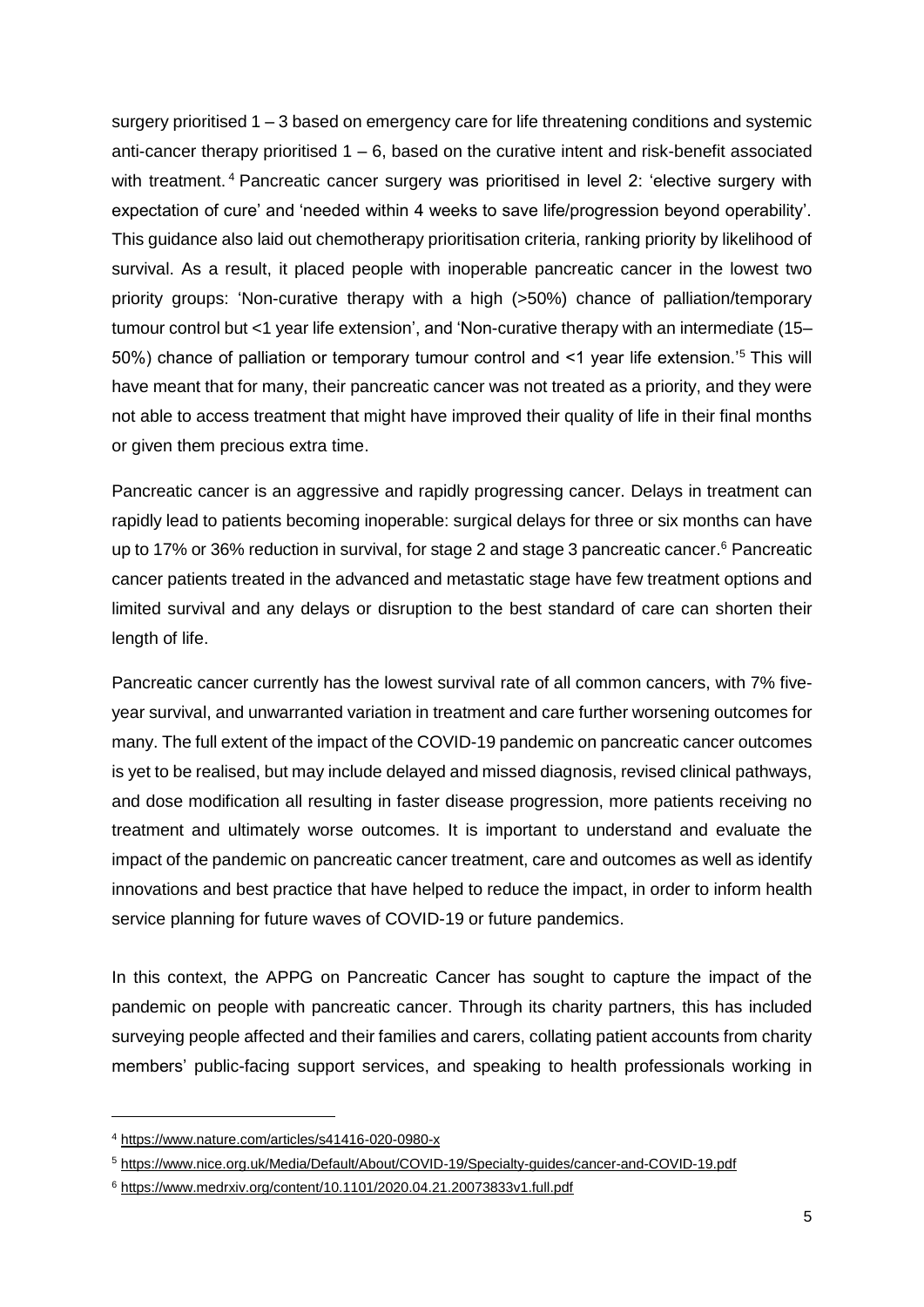pancreatic cancer across the country to understand their experience of the pandemic. This report aims to highlight the impact of the pandemic: specifically, the impact on diagnosis, treatment and supportive care. It also aims to analyse and evaluate the responses that NHS bodies have taken to maintain pancreatic cancer services. It identifies ongoing issues and concerns, and also highlights areas of excellent practice and innovation during the pandemic, in the hope of making the best of this international disaster and ensuring lessons are learned going forward.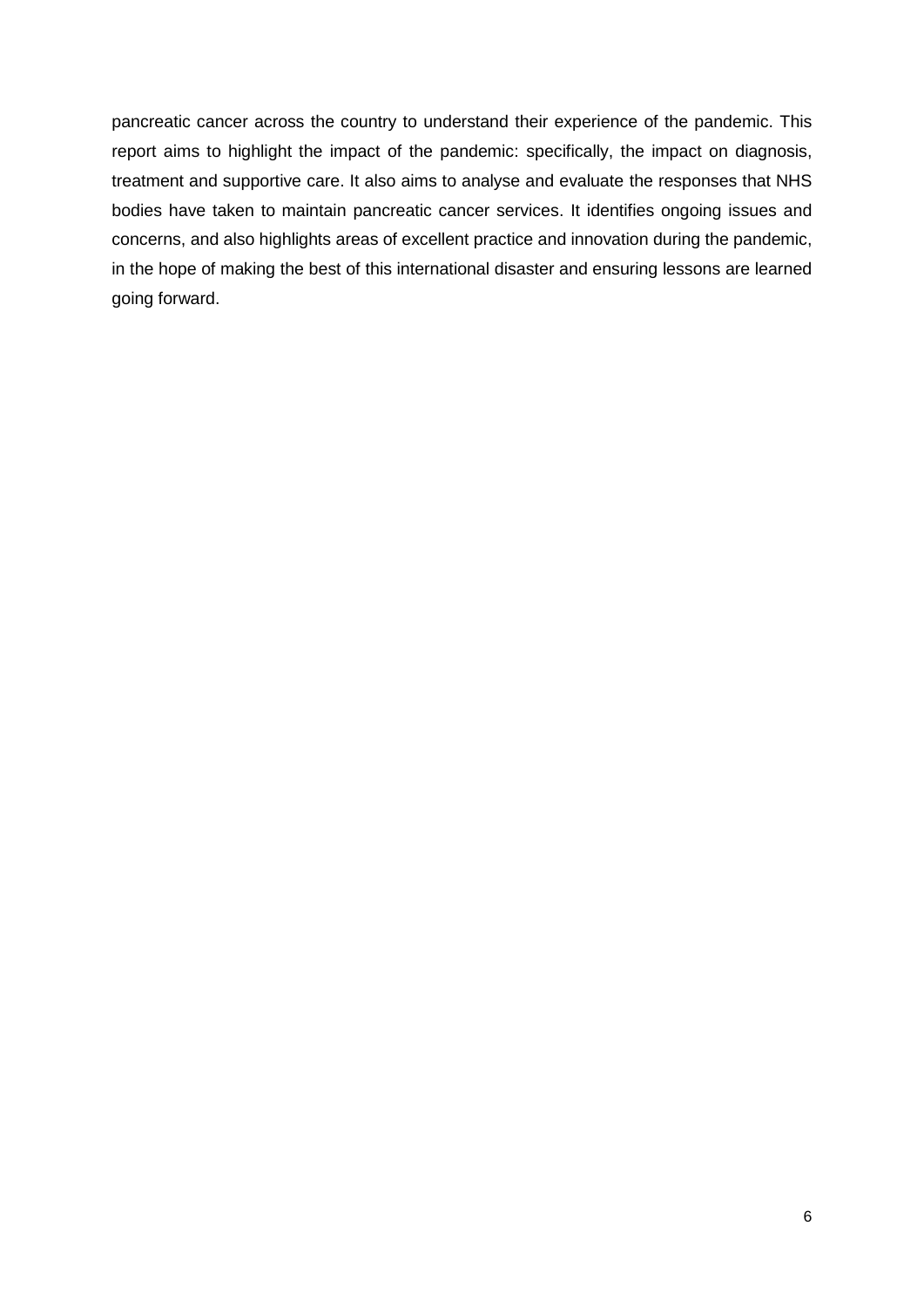## <span id="page-6-0"></span>**DIAGNOSIS**

1

At the height of the first peak of the pandemic, urgent referrals for cancer were down by 75%, equating to an estimated 2,300 missed cancer diagnoses every week.<sup>7</sup> As a result of public concern about COVID-19, fears about burdening the NHS and reluctance from GPs to refer,<sup>8</sup> fewer people saw a specialist for suspected upper GI cancer. Due to the vague and nonspecific nature of symptoms for pancreatic cancer, many people may have been reluctant to present to primary care; with symptoms seen as less important in the context of COVID-19. Urgent referrals for upper GI cancer were down to only 5,623 in April compared with 15,000 a month prior to the pandemic. <sup>9</sup> Over the period March 2020 to August 2020, there were 26% fewer urgent upper GI referrals compared to the same period in 2019, resulting in 25,666 less referrals for upper GI cancer.<sup>10</sup> Assuming the normal 4.2% conversion rate for upper GI referrals<sup>11</sup>, over 1000 upper GI cancers were potentially not diagnosed during this period.

The COVID-19 pandemic significantly reduced the NHS' capacity to provide diagnostic and staging investigations for pancreatic cancer, with less than a quarter of UK pancreatic cancer specialist centres having normal availability of diagnostic pathways.<sup>12</sup> The British Society of Gastroenterology advised that gastroenterology endoscopic services were only to be used in essential procedures, as it is an aerosol-generating procedure with high COVID-19 transmission.<sup>13</sup> Endoscopy was only advised to continue for emergencies, while two-week wait referral cancer staging endoscopic ultrasounds were advised to be discussed on a caseby-case basis.<sup>14</sup>

As a result, endoscopic services were significantly reduced at several points since the pandemic began. Over the first six weeks, only 14% - 22% of pancreatic cancer centres had normal availability of endoscopic ultrasound (used to assess operability) and 4% - 21% had

<sup>7</sup> <https://scienceblog.cancerresearchuk.org/2020/04/21/how-coronavirus-is-impacting-cancer-services-in-the-uk/>

<sup>8</sup> [https://www.england.nhs.uk/midlands/2020/05/01/nhs-urges-people-to-get-cancer-symptoms-checked-as-gp](https://www.england.nhs.uk/midlands/2020/05/01/nhs-urges-people-to-get-cancer-symptoms-checked-as-gp-referrals-drop-by-73/#:~:text=Latest%20figures%20have%20)[referrals-drop-by-73/#:~:text=Latest%20figures%20have%20](https://www.england.nhs.uk/midlands/2020/05/01/nhs-urges-people-to-get-cancer-symptoms-checked-as-gp-referrals-drop-by-73/#:~:text=Latest%20figures%20have%20)

<sup>&</sup>lt;sup>9</sup> Upper GI two-week wait referrals were 14,517 in March 2020 and 16,215 in February 2020.

<sup>10</sup> https://www.england.nhs.uk/statistics/statistical-work-areas/cancer-waiting-times/monthly-prov-cwt/

<sup>&</sup>lt;sup>11</sup>[http://www.ncin.org.uk/cancer\\_type\\_and\\_topic\\_specific\\_work/topic\\_specific\\_work/tww\\_conversion\\_and\\_detecti](http://www.ncin.org.uk/cancer_type_and_topic_specific_work/topic_specific_work/tww_conversion_and_detection) [on](http://www.ncin.org.uk/cancer_type_and_topic_specific_work/topic_specific_work/tww_conversion_and_detection)

<sup>12</sup> Impact of SARS-CoV-2 Pandemic on Pancreatic Cancer Services and Treatment Pathways: United Kingdom Experience, Siobhan Chloe McKay, University Hospitals Birmingham NHS Foundation Trust (*Unpublished manuscript)*

<sup>13</sup> BSG. GI Endoscopy Activity and COVID-19: Next steps 2020 2020.

<sup>14</sup> <https://www.bsg.org.uk/covid-19-advice/endoscopy-activity-and-covid-19-bsg-and-jag-guidance/>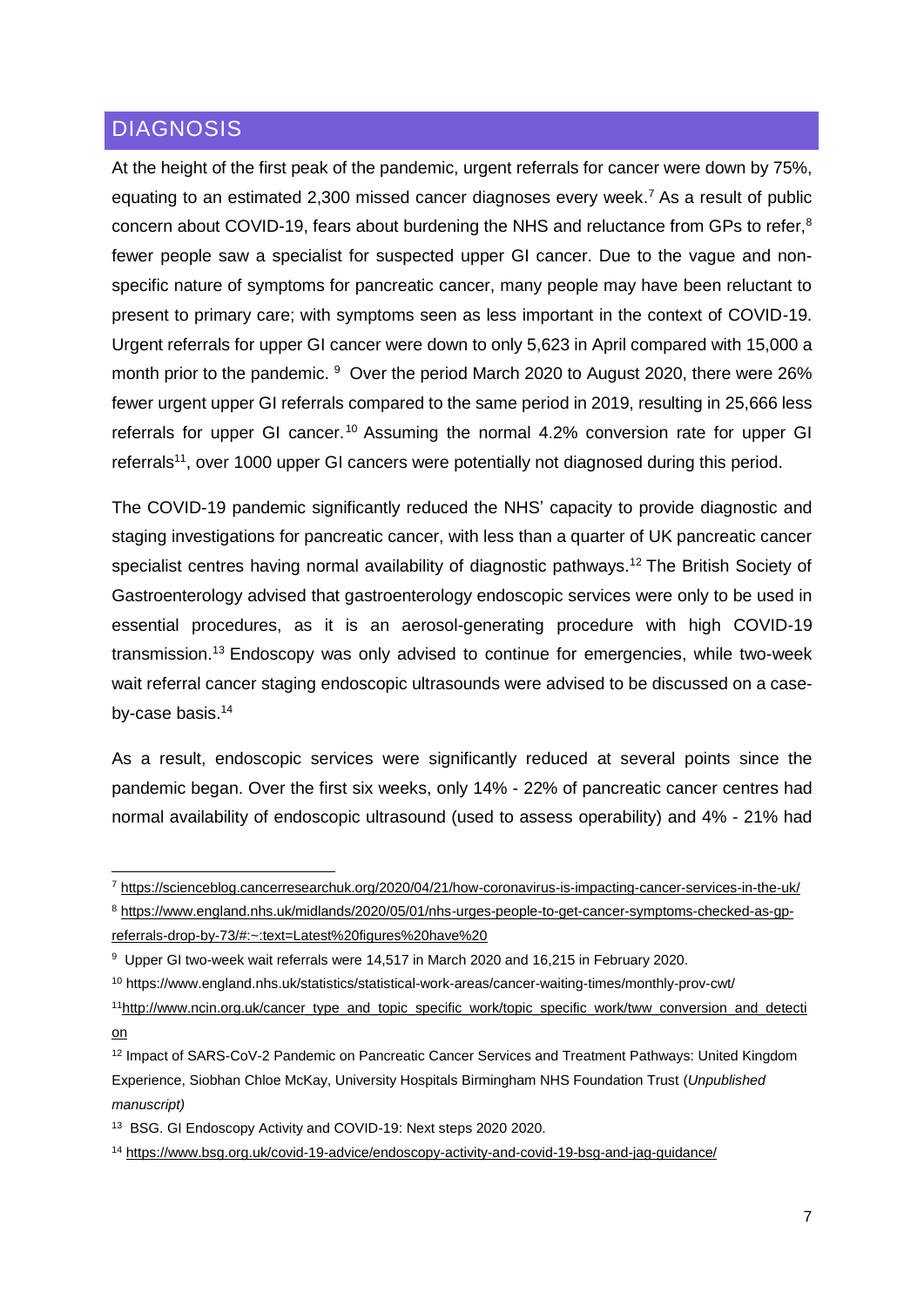normal availability of staging laparoscopy.<sup>15</sup> Capacity for endoscopic services continued to be reduced even in July, with 22% of centres still having limited ability to undertake these.<sup>16 17</sup> National data from NHSE also shows that endoscopic procedures remained significantly impacted in December 2020, with longer median waiting times and a higher proportion of patients waiting longer than six weeks compared to December 2019. <sup>18</sup>

Pancreatic cancer centres' capacity for cross-sectional imaging was less impacted than invasive services: after initial disruption, availability across pancreatic cancer centres returned to normal within 13 weeks,<sup>19</sup> and national imaging activity in December 2020 was the same as December 2019 activity.<sup>20</sup> However, a survey of UK pancreatic units by the Association of Upper GI Surgeons in February 2021 highlighted fears of continuing disruption, showing that nearly a third of hospitals (32%) had lower than normal availability of staging laparoscopy during February 2021. This availability is, however, significantly higher than during the first wave of the pandemic, when 88% of hospitals had lower than normal capacity.<sup>21</sup>

The combination of reduced public presentation to primary care with concerning symptoms and reduced urgent cancer referrals, coupled with reduced diagnostic capacity, will have led to both delayed and missed pancreatic cancer diagnoses as well as delayed treatment initiation during the first months of the pandemic. This will in turn have led to later stage presentation, and missed opportunities for treatment. This is especially concerning given the poor prognosis in late-stage metastatic pancreatic cancer, where one-year survival is only 8%. 22

This missed and delayed cohort of cancer patients will continue to present in coming months, alongside the cases that would normally present during this time - adding to diagnostic and treatment demand and pressure. NHS data shows that urgent upper GI referrals were up 4%

<sup>15</sup> Impact of SARS-CoV-2 Pandemic on Pancreatic Cancer Services and Treatment Pathways: United Kingdom Experience, Siobhan Chloe McKay, University Hospitals Birmingham NHS Foundation Trust (*Unpublished manuscript)*

<sup>&</sup>lt;sup>16</sup> The ability to undertake PTC or ERCP returned to normal by week 11 or 18 respectively

<sup>17</sup> Impact of SARS-CoV-2 Pandemic on Pancreatic Cancer Services and Treatment Pathways: United Kingdom Experience, Siobhan Chloe McKay, University Hospitals Birmingham NHS Foundation Trust (*Unpublished manuscript)*

<sup>18</sup> <https://www.england.nhs.uk/statistics/wp-content/uploads/sites/2/2021/02/DWTA-Report-December-2020.pdf>

<sup>19</sup> Impact of SARS-CoV-2 Pandemic on Pancreatic Cancer Services and Treatment Pathways: United Kingdom Experience, Siobhan Chloe McKay, University Hospitals Birmingham NHS Foundation Trust (*Unpublished manuscript)*

<sup>&</sup>lt;sup>20</sup> <https://www.england.nhs.uk/statistics/wp-content/uploads/sites/2/2021/02/DWTA-Report-December-2020.pdf>

<sup>&</sup>lt;sup>21</sup> Pancreatic Cancer Services and Treatment During the COVID-19 Pandemic: A National Review, Siobhan Chloe McKay, University Hospitals Birmingham NHS Foundation Trust (*Unpublished manuscript)*

<sup>22</sup> <https://www.pancreaticcancer.org.uk/wp-content/uploads/2020/09/new-insights-on-pancreatic-cancer.pdf>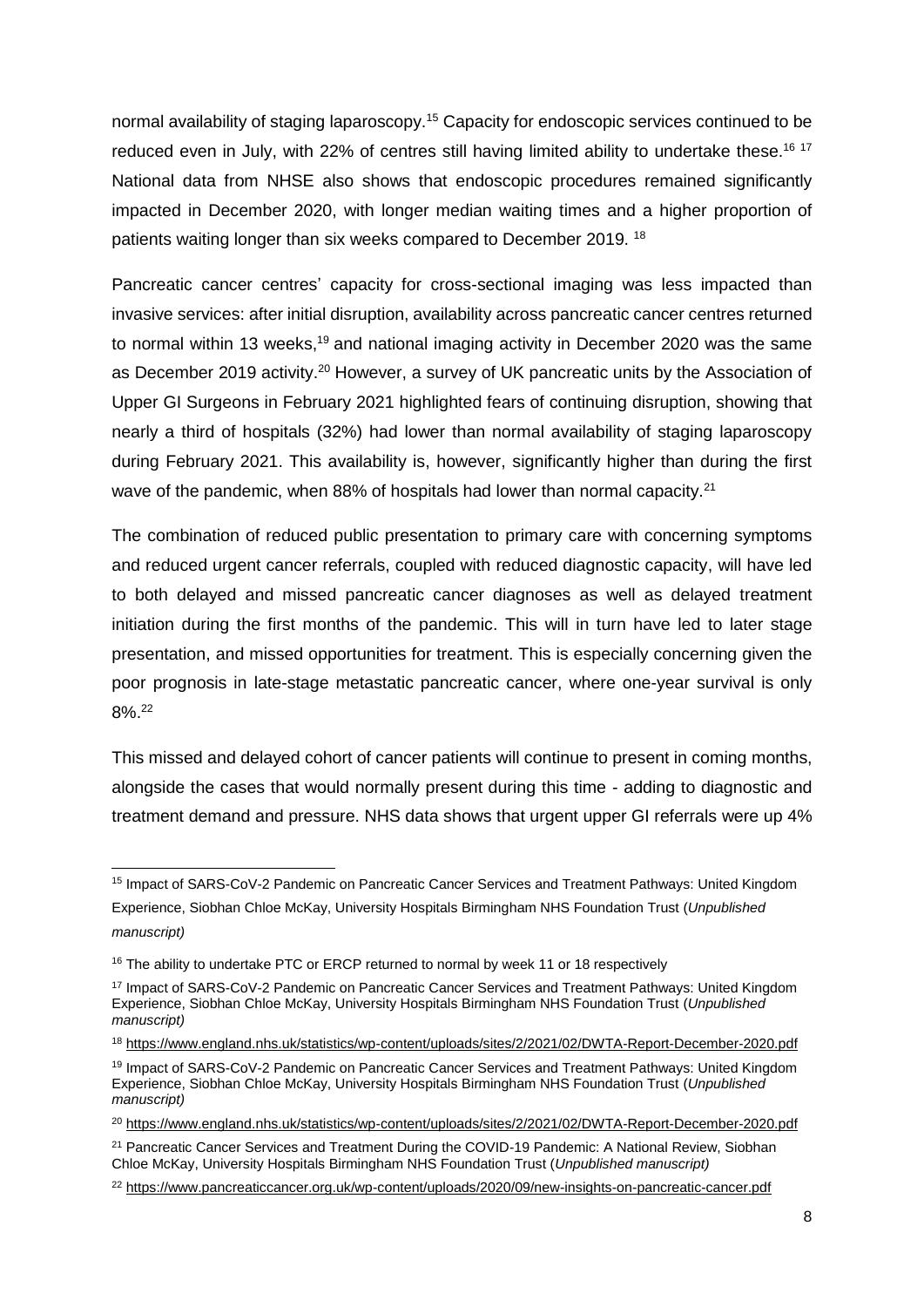over the period September to December 2020 compared to the same period in 2019. Upper GI referrals were up 11% in September compared to 2019 levels but the proportion seen within 14 days was down almost 10%, suggesting that patients who were missed during the spring are now presenting to primary care, adding further pressure on NHS diagnostic capacity.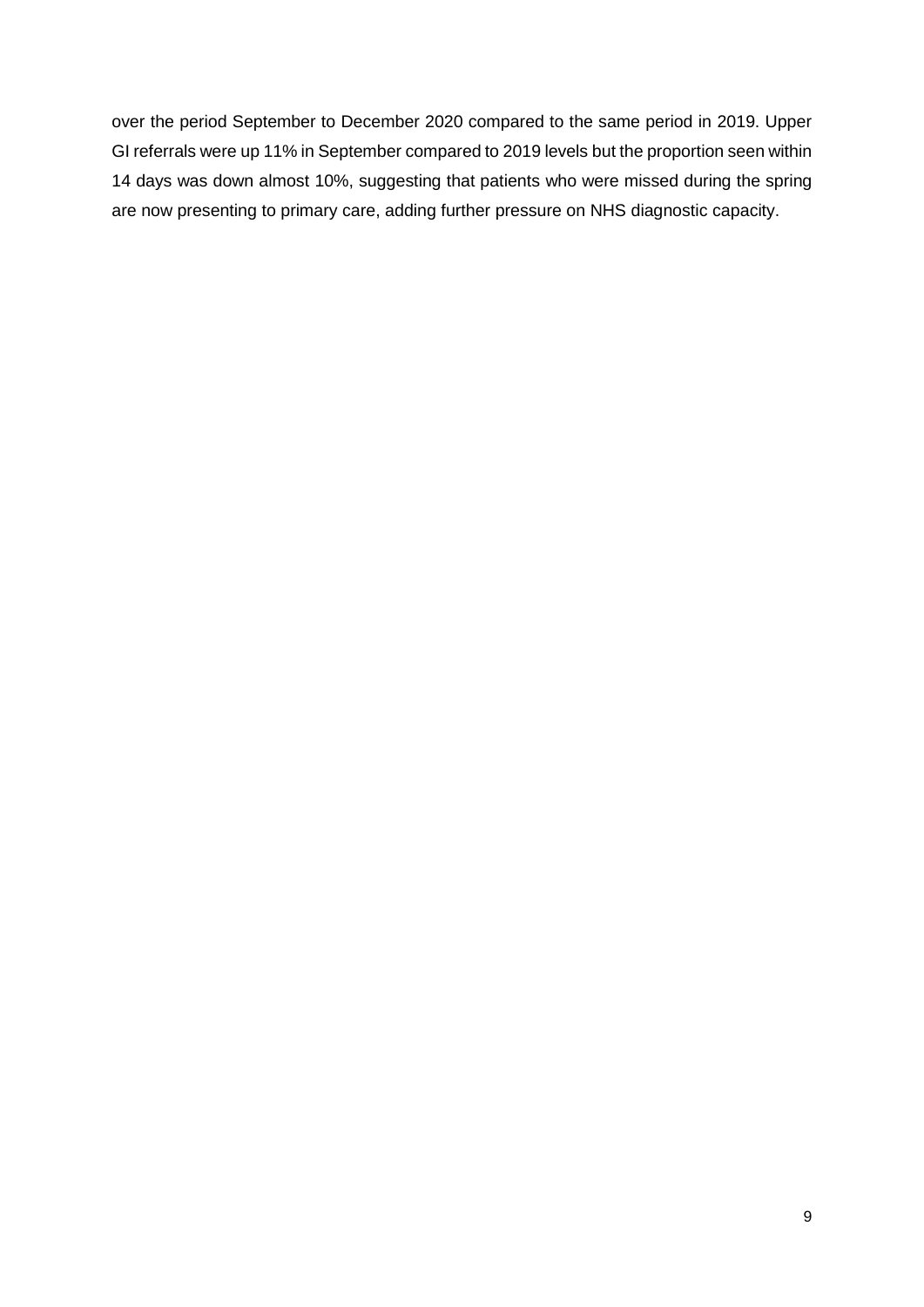#### <span id="page-9-0"></span>TREATMENT

The first wave of the COVID-19 pandemic had a twofold impact on pancreatic cancer treatment. Firstly, there was a reduced capacity to deliver systemic and surgical treatment for all pancreatic cancer treatment modalities during the first 6 weeks of the pandemic (16<sup>th</sup> March  $-26$ <sup>th</sup> April).<sup>23</sup> Secondly, the added COVID-19 risk associated with treatment may have shifted the harm-benefit balance of treatment, particularly for elderly people and people with comorbidities. This continued in the second wave, in some places to an even worse extent.

An excess mortality model predicted that, with 40% of the pancreatic cancer population affected, the COVID-19 pandemic's impact on treatment would lead to 521 excess pancreatic cancer deaths by March 2021, with a range of 208 – 1042 dependant on the relative impact of the emergency (RAE).<sup>24 25</sup> This is compared to 6,270 modelled excess deaths from all incident cancer cases. Despite being only the twelfth most common cancer, this places pancreatic cancer as the fifth largest incident cancer death due to COVID-19. The four more affected cancers include lung cancer and bowel cancers - diseases with far higher incidence.

#### <span id="page-9-1"></span>SURGERY

**.** 

Surgery is the only potentially curative treatment for people with pancreatic cancer. However, the immediate impact of the pandemic led to reorganisation and prioritisation of theatre space and intensive care units, limiting upfront resection capacity in the initial phase of the pandemic. Provision for pancreatic cancer surgery was reduced to 20% of normal capacity during the first six weeks of the pandemic, with 17% - 25% of units having no capacity for pancreatic cancer surgery and median pancreatic operations were reduced by 40% compared to 2019.<sup>26</sup> Where surgical capacity or resource was limited, neo-adjuvant chemotherapy or chemoradiotherapy,

<sup>&</sup>lt;sup>23</sup> Impact of SARS-CoV-2 Pandemic on Pancreatic Cancer Services and Treatment Pathways: United Kingdom Experience, Siobhan Chloe McKay, University Hospitals Birmingham NHS Foundation Trust (*Unpublished manuscript)*

<sup>24</sup> <https://www.medrxiv.org/content/10.1101/2020.05.27.20083287v1>

<sup>&</sup>lt;sup>25</sup> This model assumes the adverse health consequences of the COVID-19 emergency, based on the summative impact of ill-health in those infected with COVID-19, net adverse health due to changes in health services, net adverse health consequences of physical distancing and adverse health consequences of economic downturn.

<sup>&</sup>lt;sup>26</sup> Impact of SARS-CoV-2 Pandemic on Pancreatic Cancer Services and Treatment Pathways: United Kingdom Experience, Siobhan Chloe McKay, University Hospitals Birmingham NHS Foundation Trust (*Unpublished manuscript)*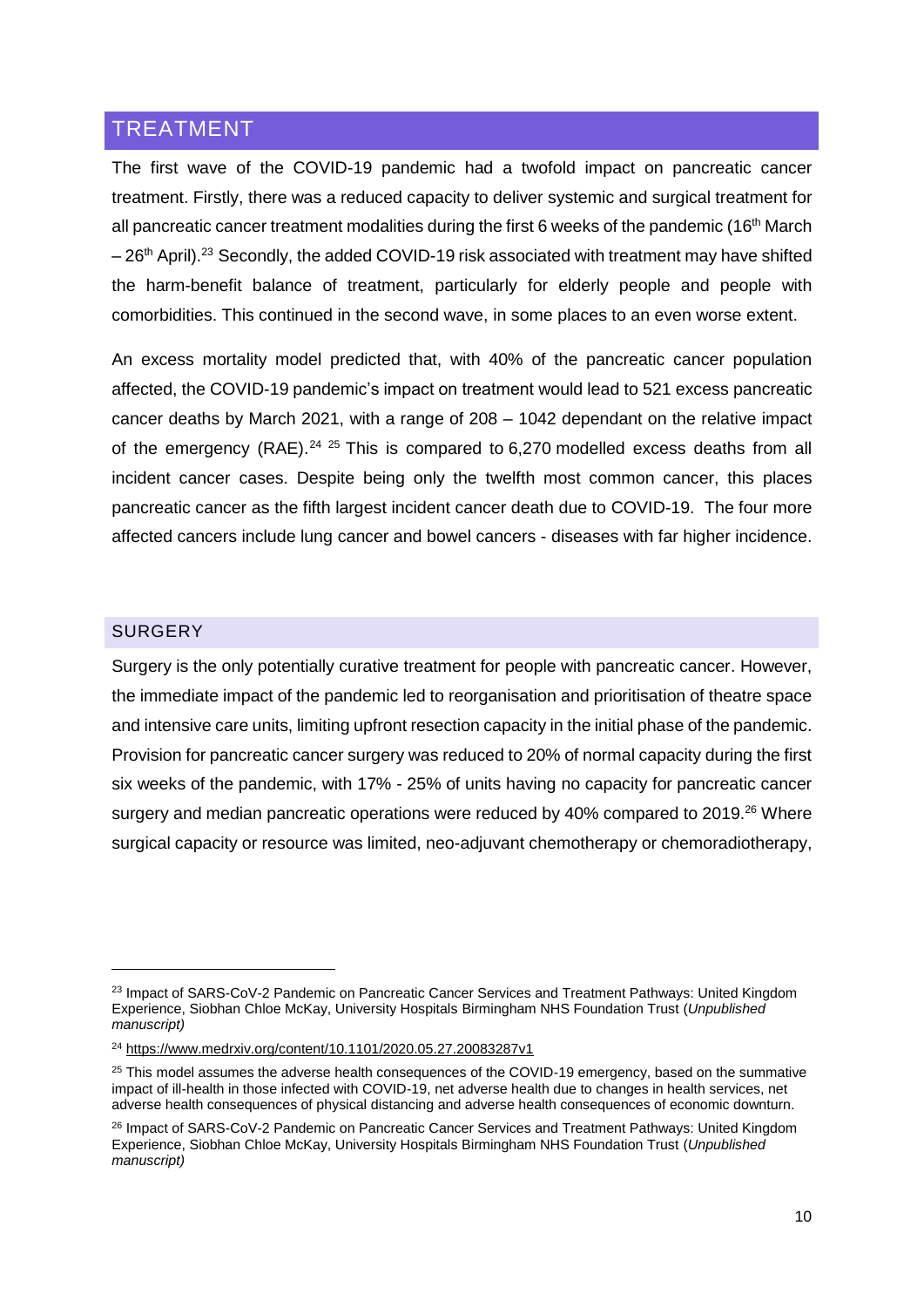including hypofractionated RT/CRT could have been considered, with one third of centres moving from surgery-first to neoadjuvant chemotherapy.<sup>27</sup>

In the context of limited healthcare resource, NHS England prioritised cancer surgery  $1 - 3$ based on emergency need for life threatening conditions, with pancreatic cancer surgery within level 2: *elective surgery with expectation of cure* and *needed within 4 weeks to save life/progression beyond operability.*<sup>28</sup> Over the course of the pandemic, NHS England and devolved nations have worked to restore surgical capacity with the set-up of 'COVID-19 free' ring-fenced surgery hubs and use of the independent sector, however, after the first wave even by July 2020 only half of centres had restored normal capacity for pancreatic cancer surgery.<sup>29</sup>

Adjuvant chemotherapy is the gold standard of care for operable pancreatic cancer, significantly improving five-year survival for pancreatic cancer patients.<sup>30</sup> The first wave of the pandemic also had a significant impact on the delivery of adjuvant chemotherapy, with less than half of centres having normal capacity in the first ten weeks of the pandemic.<sup>31</sup> Decisions to give adjuvant chemotherapy were also based on risk-benefit balance, and weighing the effectiveness of combination chemotherapy against increased risk, with treatment able to be deferred for up to 12 weeks post-surgery.<sup>32</sup>

This disruption continued during the second wave, with three quarters of hospitals offering less than normal surgery capacity in February 2021, and 40% fewer operations being performed nationally compared to before the pandemic. <sup>33</sup> Further, 25% of patients were reported to be undergoing non-curative ('bypass') operations compared to only 7% before the pandemic, suggesting that a greater proportion of operations are happening too late due to delays caused by the pandemic.

<sup>&</sup>lt;sup>27</sup> Impact of SARS-CoV-2 Pandemic on Pancreatic Cancer Services and Treatment Pathways: United Kingdom Experience, Siobhan Chloe McKay, University Hospitals Birmingham NHS Foundation Trust (*Unpublished manuscript)*

<sup>28</sup> <https://www.nice.org.uk/Media/Default/About/COVID-19/Specialty-guides/cancer-and-COVID-19.pdf>

<sup>&</sup>lt;sup>29</sup> Impact of SARS-CoV-2 Pandemic on Pancreatic Cancer Services and Treatment Pathways: United Kingdom Experience, Siobhan Chloe McKay, University Hospitals Birmingham NHS Foundation Trust (*Unpublished manuscript)*

<sup>30</sup> <https://www.nature.com/articles/s41416-020-0980-x>

<sup>31</sup> Impact of SARS-CoV-2 Pandemic on Pancreatic Cancer Services and Treatment Pathways: United Kingdom Experience, Siobhan Chloe McKay, University Hospitals Birmingham NHS Foundation Trust (*Unpublished manuscript*

<sup>32</sup> <https://www.nature.com/articles/s41416-020-0980-x>

<sup>33</sup> Pancreatic Cancer Services and Treatment During the COVID-19 Pandemic: A National Review, Siobhan Chloe McKay, University Hospitals Birmingham NHS Foundation Trust *(Unpublished manuscript)*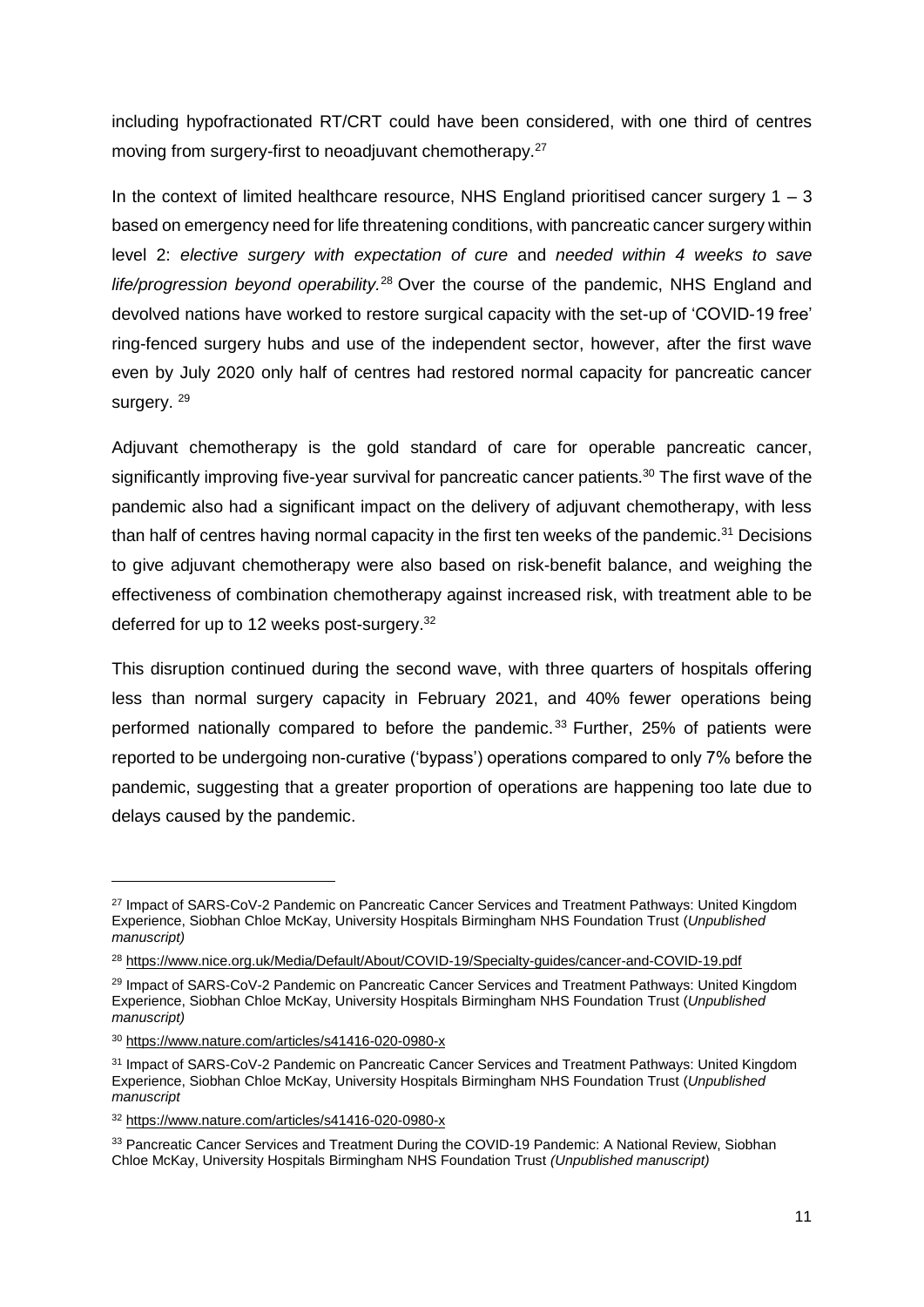Pancreatic cancer is an aggressive and rapidly progressing cancer, where delays in surgery can rapidly lead to patients becoming unresectable. Surgical delays of three months can have up to an 17% reduction in survival and a surgical delay of six months would lead to a 20% - 36% reduction in survival, for stage two and three cancer. <sup>34</sup> These delays to surgery were modelled to lead to 80 and 138 attributable deaths in one-year for three month and six-month delay.

#### <span id="page-11-0"></span>SYSTEMIC ANTI-CANCER THERAPY (SACT)

Systemic anti-cancer therapy (SACT) for late-stage patients was restricted due to reduced capacity to deliver treatment and the increased COVID-19 risk to patients undergoing chemotherapy shifting the balance of risk-benefit. NHS England guidance also prioritised SACT as lower priority in advanced  $(4 - 5)$  and metastatic  $(4 - 6)$  pancreatic cancer as compared with operable pancreatic cancer  $(2 - 4)$ , due to the poor prognosis of pancreatic cancer and limited survival benefit of systemic treatment in late-stage disease.<sup>35</sup>

For metastatic disease, FOLFIRINOX or gemcitabine combination or monotherapy are recommended in the NICE guidelines, however, the clinical consensus was that the risk of COVID-19 may outweigh the benefit of treatment, given the low median survival with chemotherapy, with decisions to give palliative chemotherapy recommended to be highly selective and limited in duration. 36

In addition to the increased COVID-19 individual risk associated with treatment and increased stringency of treatment selection, there was also a reduction in capacity to deliver palliative therapy, to 30% of normal capacity during weeks five to six  $(13<sup>th</sup> – 26<sup>th</sup>$  April) of the pandemic and 42% of centres had less than 50% capacity to deliver palliative therapies.<sup>37</sup>

Overall, multiple factors have impacted the provision of pancreatic cancer treatment during the pandemic. Increased COVID-19 risk has been associated with increasing stringency of treatment selection and dose modification, coupled with reduced capacity to deliver palliative therapies and lower national prioritisation. As a result, 30% of pancreatic cancer clinicians reported that palliative patients were either not receiving therapy or were receiving simplified

<sup>34</sup> <https://www.medrxiv.org/content/10.1101/2020.04.21.20073833v1.full.pdf>

<sup>35</sup> <https://www.nice.org.uk/guidance/ng161/chapter/3-Systemic-anticancer-treatments>

<sup>36</sup> <https://www.nature.com/articles/s41416-020-0980-x>

<sup>&</sup>lt;sup>37</sup> Impact of SARS-CoV-2 Pandemic on Pancreatic Cancer Services and Treatment Pathways: United Kingdom Experience, Siobhan Chloe McKay, University Hospitals Birmingham NHS Foundation Trust (*Unpublished manuscript*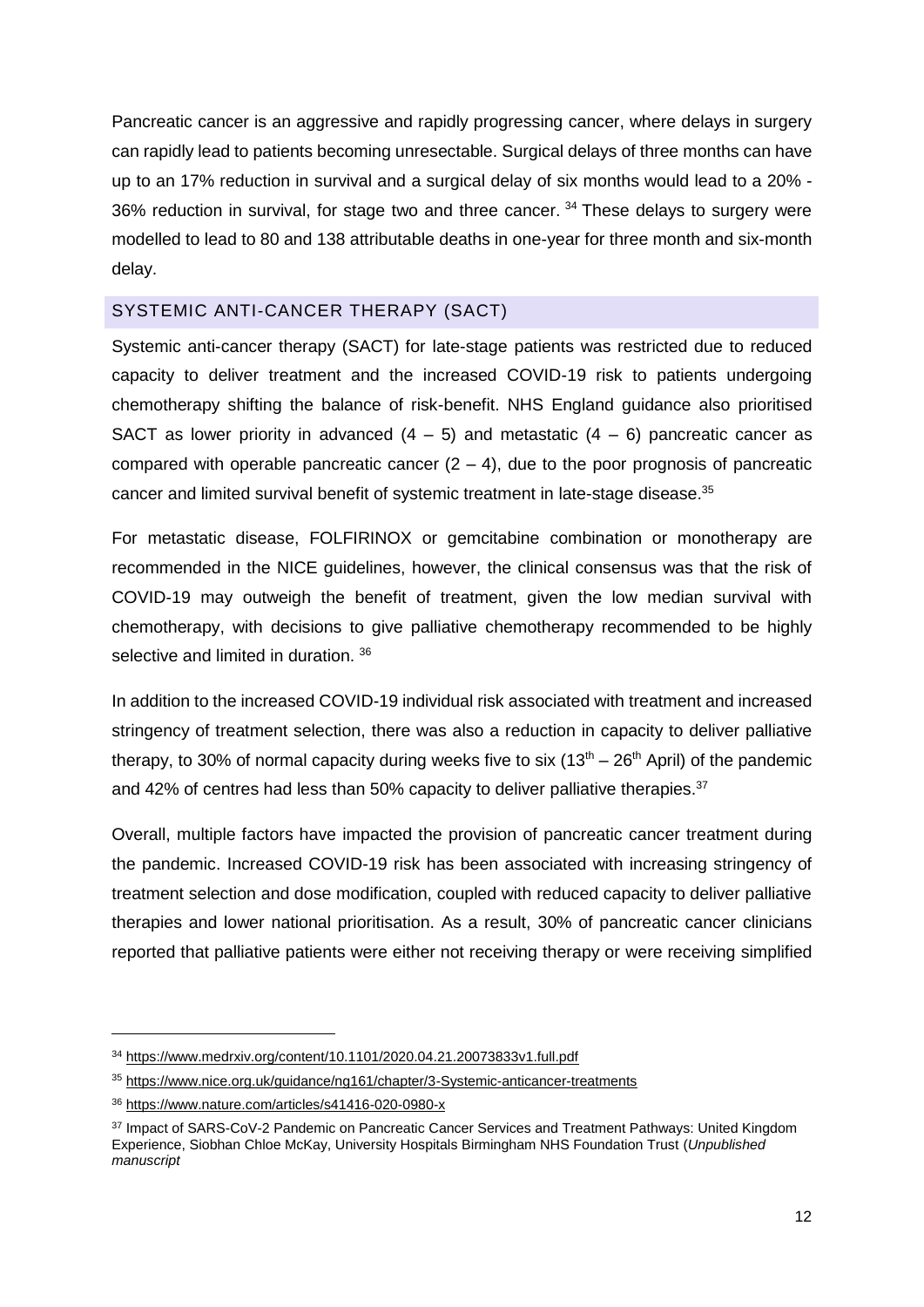versions of treatment<sup>38</sup> and 60% of pancreatic cancer clinicians estimate that 60% or less of their palliative patients have received the therapy they would have usually received during the first wave. 39

Given that people who are treated in the advanced and metastatic setting have limited treatment options and limited survival already, any delays, cancellations or dose modifications to treatment can be devastating for the survival, mental wellbeing, and overall quality of life of these people.

#### <span id="page-12-0"></span>CLINICAL TRIALS

**.** 

Clinical trials have also been adversely affected by the pandemic. Trials have struggled to recruit throughout the pandemic, whilst issues with recruitment to the COVID-19 trials has undermined efforts to restart level two and three trials, within which most pancreatic cancer trials fall. For people with pancreatic cancer, access to clinical trials is crucial: with this cancer being so deadly, and late diagnoses being all too common, often the new treatments being offered by clinical trials might be people's only option for life-extending treatments. We have also heard of issues with restarting multi-site clinical trials, due to the impact of COVID-19 varying greatly across the UK. This is a huge concern, especially in smaller patient groups that require a UK-wide patient pool to effectively power trials – a prime example of this being Precision-Panc, a research programme led by Glasgow University focusing on uncovering the molecular profile of people with pancreatic cancer and matching this to the most effective clinical trials for them. Not having access to this kind of innovative treatment will inevitably mean that many people with pancreatic cancer have no choice of treatment at all.

As a country, we remain significantly behind other nations in restarting clinical research activity and this is already impacting on patients. Only 12% of non-commercial studies were open to recruitment in mid-April 2020, with 72% either paused, stopped or cancelled completely due to the pandemic. Restart of clinical trials has since recovered slightly as of the end of 2020, but nowhere near fully.

#### <span id="page-12-1"></span>TREATMENT SELECTION FOR ELDERLY PATIENTS

COVID-19 has increased the risks associated with treatment and shifted the harm-benefit ratio of treatment, particularly for older patients with significant comorbidities leading to some

 $38$  Although many clinicians reported that palliative patients received the same therapeutic regime (59%, n = 10/17).

<sup>&</sup>lt;sup>39</sup> A further 29% estimate that 60-80% have received the normal therapy.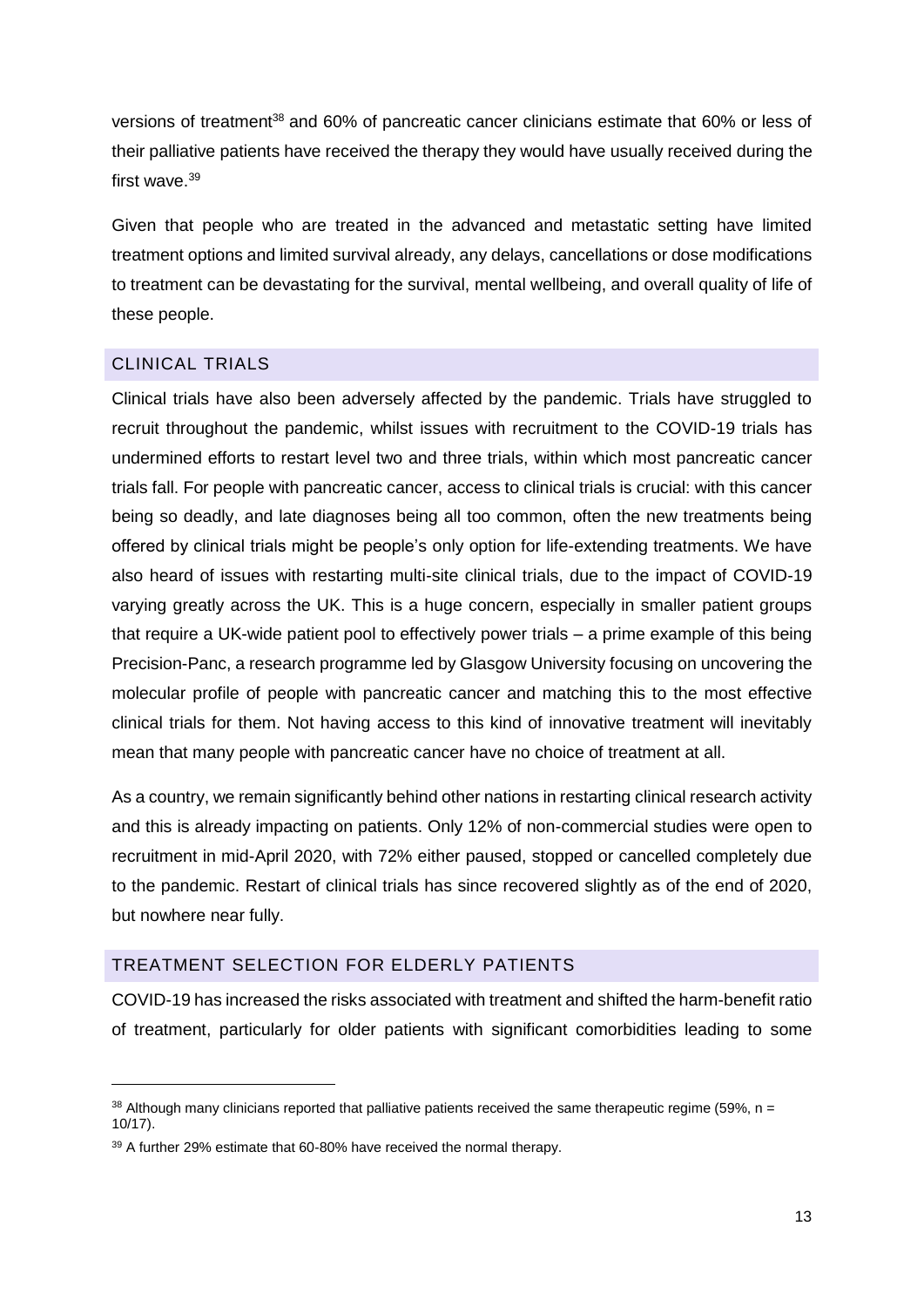patients having reduced ('milder') treatment regimes. While strategies for pancreatic cancer treatment should balance the impact of the increased COVID-19 risk and benefit of treatment, reduced ('milder') regimes will impact the efficacy and outcomes for patients, with a disproportionate impact on elderly patients and patients with significant co-morbidity.

At the start of the pandemic, the clinical consensus within the pancreatic cancer community was that the increasing risk of mortality with COVID-19 may outweigh the benefit of an intervention for elderly and co-morbid patients. The potential additional risk associated with surgery was also considered, with 96% of pancreatic cancer clinicians believing that the postoperative consequence of acquiring COVID-19 would be greater risk of death. At the start of the pandemic, clinical vignettes show that elderly patients were less likely to be offered curative treatment, with only 44% of pancreatic centres offering this. Equally, 91% of centres said they would not offer treatment to 82-year-olds with COPD. The added risk of COVID-19 for chemotherapy may have also led to more 'mild' regimes being given to older people with pancreatic cancer, which may have reduced efficacy of treatment and led to faster cancer progression. In the context of limited healthcare resource and the continued increased COVID-19 risk for elderly patients, treatment is likely to remain selective to some extent and may still exclude older patients and patients with co-morbidity.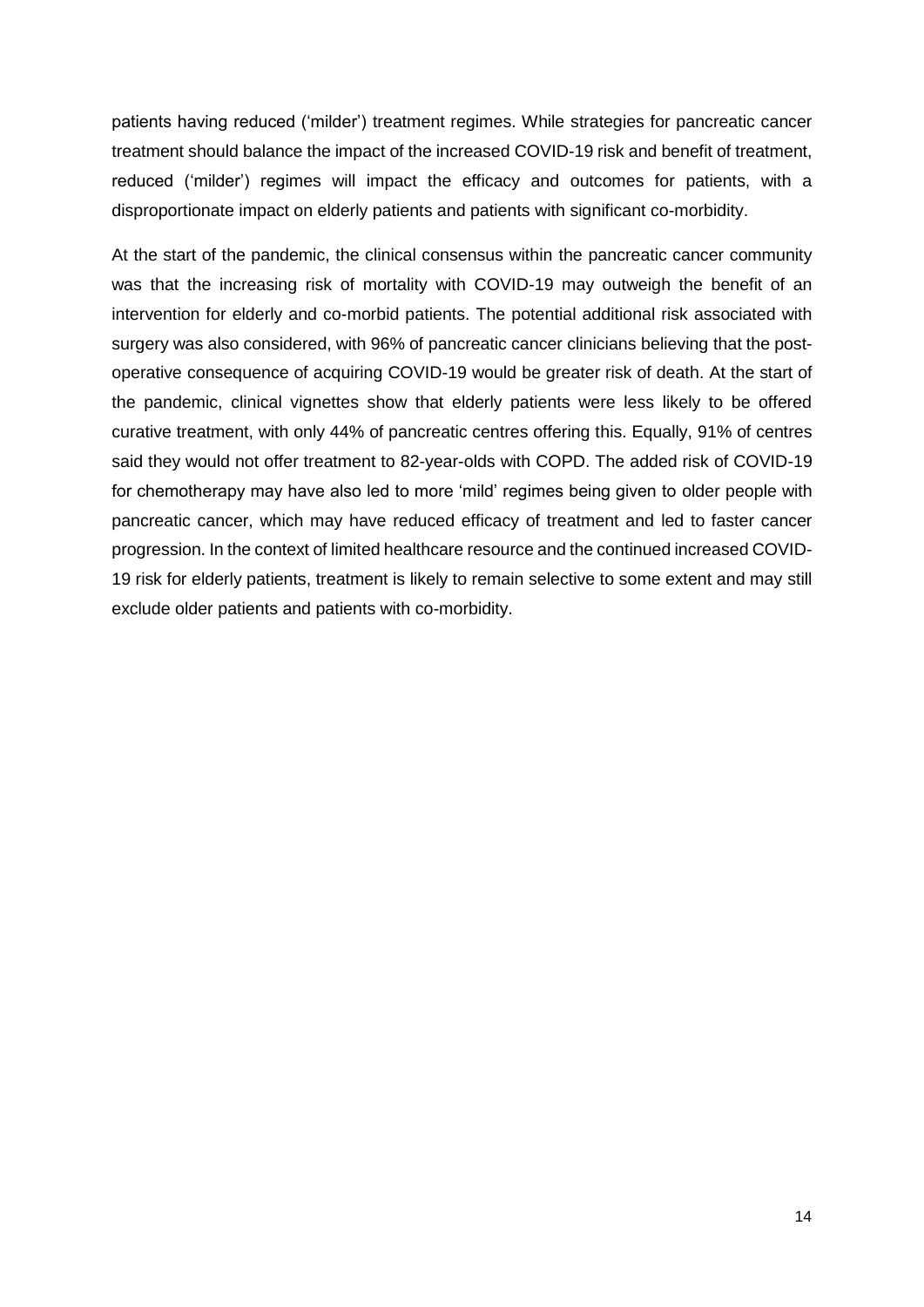# <span id="page-14-0"></span>EXPERIENCES OF PEOPLE WITH PANCREATIC CANCER

#### <span id="page-14-1"></span>PANCREATIC CANCER UK'S PATIENT SURVEY

To assess the impact of the pandemic on pancreatic cancer patients, Pancreatic Cancer UK surveyed 124 pancreatic cancer patients and their families and carers online to understand the impact of COVID-19 on pancreatic cancer treatment and care. The survey was conducted between 16 April – 11 June 2020 and was distributed via Pancreatic Cancer UK social media channels, newsletters and through direct email communication to patients.

Overall, 60% of respondents reported that their treatment or care had been impacted by the COVID-19 pandemic, either through delayed or cancelled treatment, receiving insufficient information or support, their own coronavirus diagnosis or due to social distancing measures. The COVID-19 pandemic also caused concern and worry to patients who had not yet been impacted, with a further 12% worried their treatment or care might be impacted.

For people who had been impacted by the pandemic, the most common reported impact of the pandemic was treatment delay or cancellation for systemic treatment such as chemotherapy (36% of people who had been impacted). This compared to only 7% of people reporting that their surgery had been delayed, which reflects the small proportion of patients who are able to undergo surgery. A further 7% of people reported that they had clinical trials suspended or delayed, due to the COVID-19 pandemic.

In March 2020, guidance was issued advising clinically vulnerable patients, including those with pancreatic cancer, to 'shield'. This reduced people's support networks, with 29% of respondents to the Pancreatic Cancer UK patient survey reporting being unable to receive support or comfort from friends or family members due to social distancing or self-isolation / shielding measures. Many more people with pancreatic cancer were worried about the impact of self-isolation and shielding (42%). As a result of self-isolation and shielding, many people have reported receiving a pancreatic cancer diagnosis alone which is something that should not happen.

All pancreatic cancer patients need access to a dietitian and specialist CNS to receive support with symptoms and psychological and nutritional management. However, a common patientreported impact of the pandemic was receiving insufficient information on support about treatment, symptom management and palliative care. Prescribing data collected by NHS England suggests that pancreatic enzyme prescriptions dropped 19% at the height of the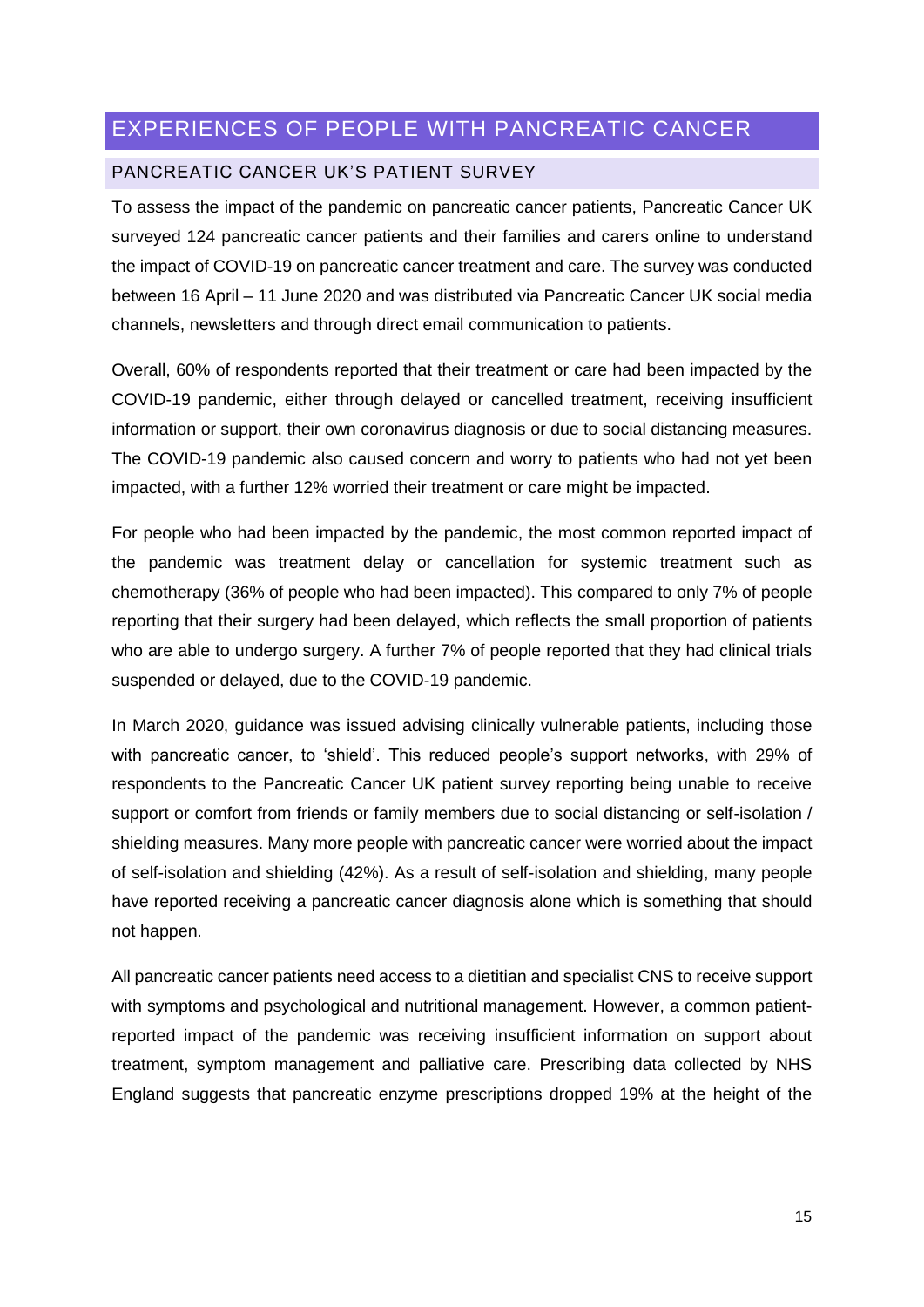pandemic in May compared to March, potentially either reflecting the reduced pancreatic cancer patients in the system or reduced nutritional support and management of patients. <sup>4041</sup>

#### <span id="page-15-0"></span>PANCREATIC CANCER UK SUPPORT LINE INTELLIGENCE

Pancreatic Cancer UK's Support Line provides advice and support to people living with pancreatic cancer through their Support Line, which is staffed by specialist pancreatic cancer nurses. During the pandemic, this emotional support has been needed by patients more than ever. In the first wave, calls to the Support Line were up by 58% on the normal weekly average, and there was a 34% increase in the number of people being supported each week. The Support Line has also been contacted by a larger proportion of palliative patients than normal over the last year, reflecting an information gap for this group. Pancreatic Cancer UK has received reports of people receiving no support between diagnosis and death. This was also reported by more than a quarter of respondents to Pancreatic Cancer UK's patient survey.

<sup>40</sup> <https://openprescribing.net/bnf/010904/> - BNF code Pancreatin

<sup>&</sup>lt;sup>41</sup> Note that this is only a proxy indicator as Pancreatic Enzymes are also prescribed to people with cystic fibrosis.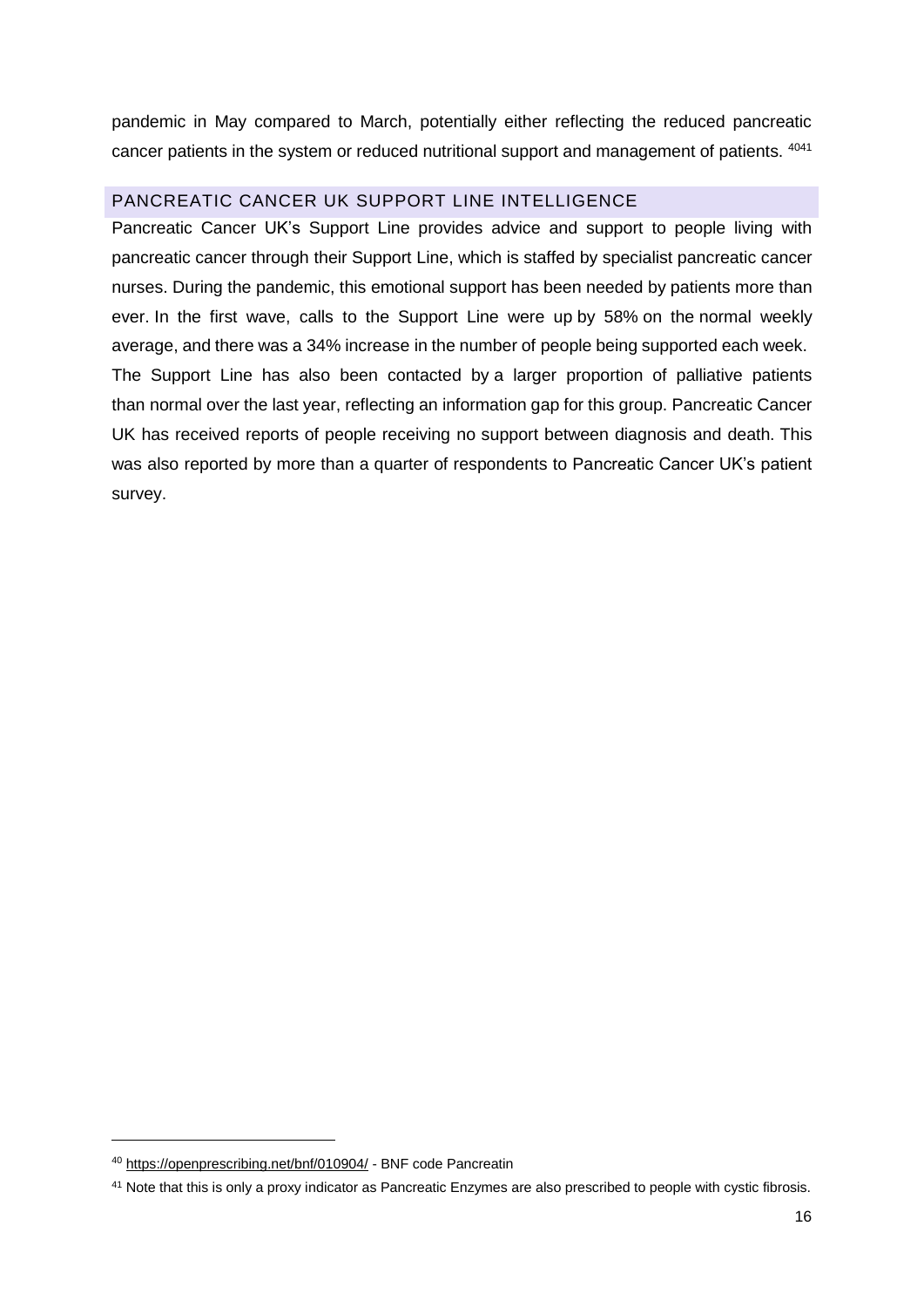# <span id="page-16-0"></span>BEST PRACTICE AND INNOVATION

On the 30<sup>th</sup> November 2020, NHS England oulined a commitment to make available additional funding, including £4 million to lock-in innovation developed during the pandemic. A number of innovations and best practice examples were developed as a result, allowing pancreatic cancer treatment, care and support to be better delivered during the pandemic.

#### <span id="page-16-1"></span>EXAMPLES OF EXCELLENCE

#### <span id="page-16-2"></span>PENINSULA RAPID DIAGNOSTIC CENTRE PANCREATIC CANCER PATHWAY

Alongside the roll out of the new non-cancer site-specific diagnosis pathway Peninsula have reviewed the pancreatic pathway as part of the rapid diagnosis programme, strengthening the links between the new non-site-specific pathway and the Hepato-Pancreato-Biliary (HPB) services. They have ensured they have diagnostic services available to patients with rapidonset jaundice within 48 hours, so that patients have a better chance of receiving surgery. The non-site-specific pathway is supported by a care navigator, to guide patients through the pathway and act as a point of contact. Patients in the non-site-specific pathway and rapid diagnosis pancreatic cancer pathway participate in a patient experience 'pulse' survey, followed by SMART improvement cycles.

#### <span id="page-16-3"></span>GREATER MANCHESTER CANCER HUB

Greater Manchester developed the GM Cancer Hub, providing an oversight and coordination function to deliver a system-wide single queue for diagnostics and treatment of patients referred into secondary care. This approach has allowed patients to have equitable access to diagnostics and treatment, and ensure system-wide matching of capacity and demand. In Greater Manchester, patients referred via HPB cancer referral have been triaged and seen via video/teleconference in Manchester, before being given diagnostic tests with infection control and risk management and referred to the specialist MDT. Greater Manchester worked with trusts to ensure and implement safety netting to monitor patients referred into secondary care.

Also in Manchester, the HPB Pathway Board developed a protocol for the management of suspected HPB cancer referrals throughout the pandemic. Systemic Anti-Cancer Therapy (SACT) guidelines, radiotherapy prioritisation guidelines, and risk stratification documents were produced to allow for equitable management of treatment prioritisation where necessary.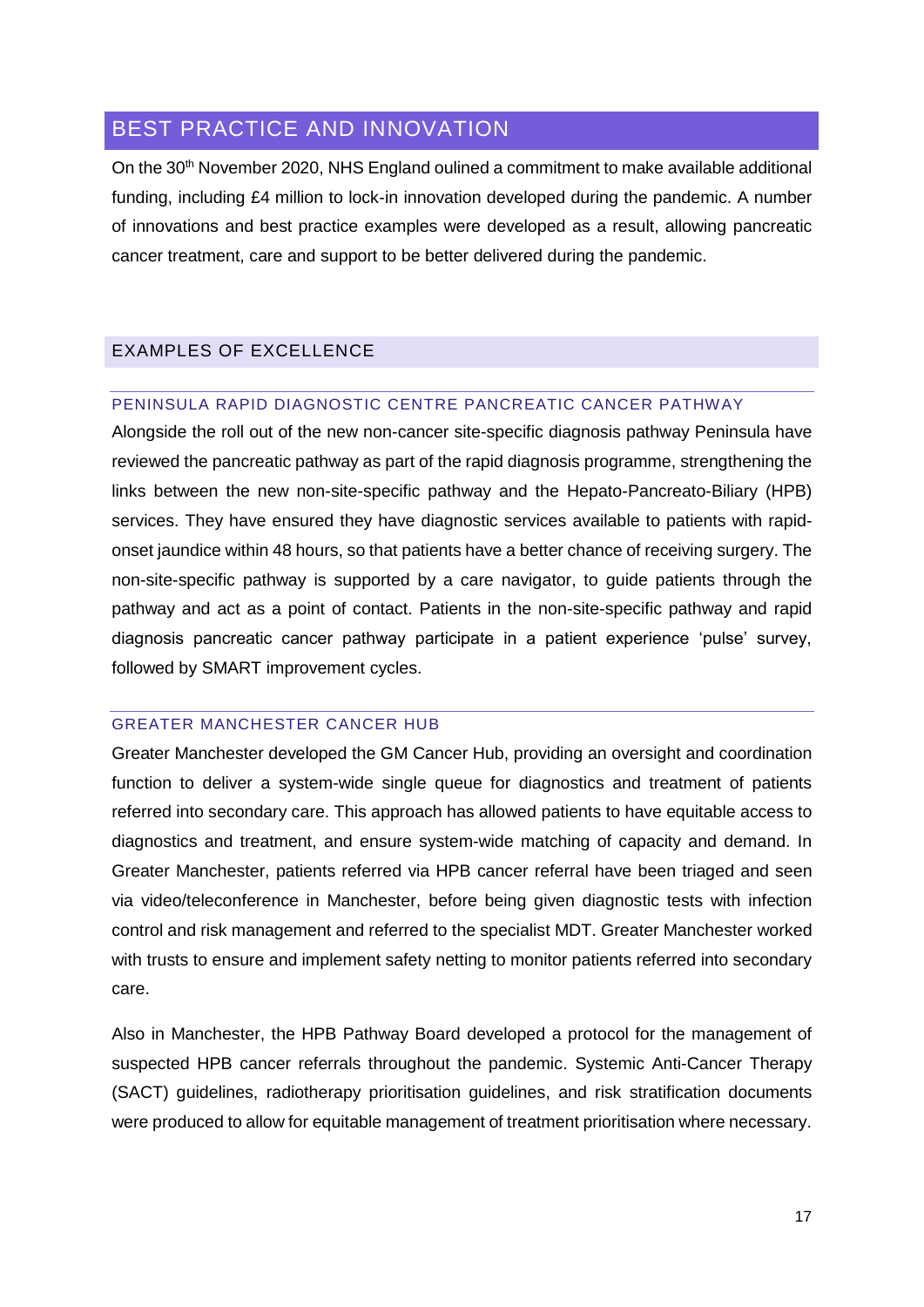#### <span id="page-17-0"></span>LIVERPOOL CANCER ALLIANCE

The HPB team in Liverpool undertook excellent work to ensure the impact on pancreatic cancer treatment pathways was minimised during the pandemic. The median waiting time in 2020 was 13 days from clinic to surgery compared to 10 days in 2019, with only a marginal increase due to the need to self-isolate before surgery. 64 operations were undertaken between 1<sup>st</sup> March and 31<sup>st</sup> July 2020, compared to 74 in same period in 2019. As a result of the measures taken, there was no waiting list for surgery in Liverpool, and waiting times remained similar to 2019. Further, the number of chemotherapy and radiotherapy treatments in March to July 2020 was higher than the same period in 2019. The peer support group (The "Buddy" group) has continued to work over the telephone, supporting patients newly diagnosed with pancreatic cancer.

#### <span id="page-17-1"></span>SUPPORTIVE CARE

A number of Cancer Alliances identified a range of proactive and innovative practices to try to continue to provide holistic care. The utilisation of technology often enabled patients to stay informed and involved in decision-making regarding their treatment, with clinics continuing via telephone. In Cheshire and Merseyside, the peer support group (The "Buddy" group) continued to work over the telephone, supporting patients newly diagnosed with pancreatic cancer. In Greater Manchester, every patient had access to the specialist nurse and dietetic input and telephone and video consultations were utilised to allow more contact with patients.

Cancer Alliances often reported that they had ensured patients had information and were informed and involved in discussion about risks and benefits of treatment during COVID-19, and that they were given clear communication when their care was disrupted. Peninsula introduced the 'My Sunrise' app to improve the holistic support for patients and Cancer Matters Wessex's website provides information and individual Trust-specific vignette videos for patients. Other Cancer Alliances highlighted COVID-19 helplines for patients, appointed a CNS with a remit for pancreatic cancer, and produced an information leaflet for patients who were preparing and shielding for surgery.

Access to palliative and end-of-life care was highlighted as even more vital, with additional support required due to the anxiety around the pandemic. Many Cancer Alliances reported that clinicians have continued to provide personalised care planning matched to patients' needs throughout the pandemic. They have worked hard to ensure that people's care is appropriately tailored to their needs. Some Cancer Alliances reported that they have continued to include patients in choices about their palliative and end-of-life care, including advance care planning frameworks (e.g. Deciding Right and Caring for the Dying Patient care plan).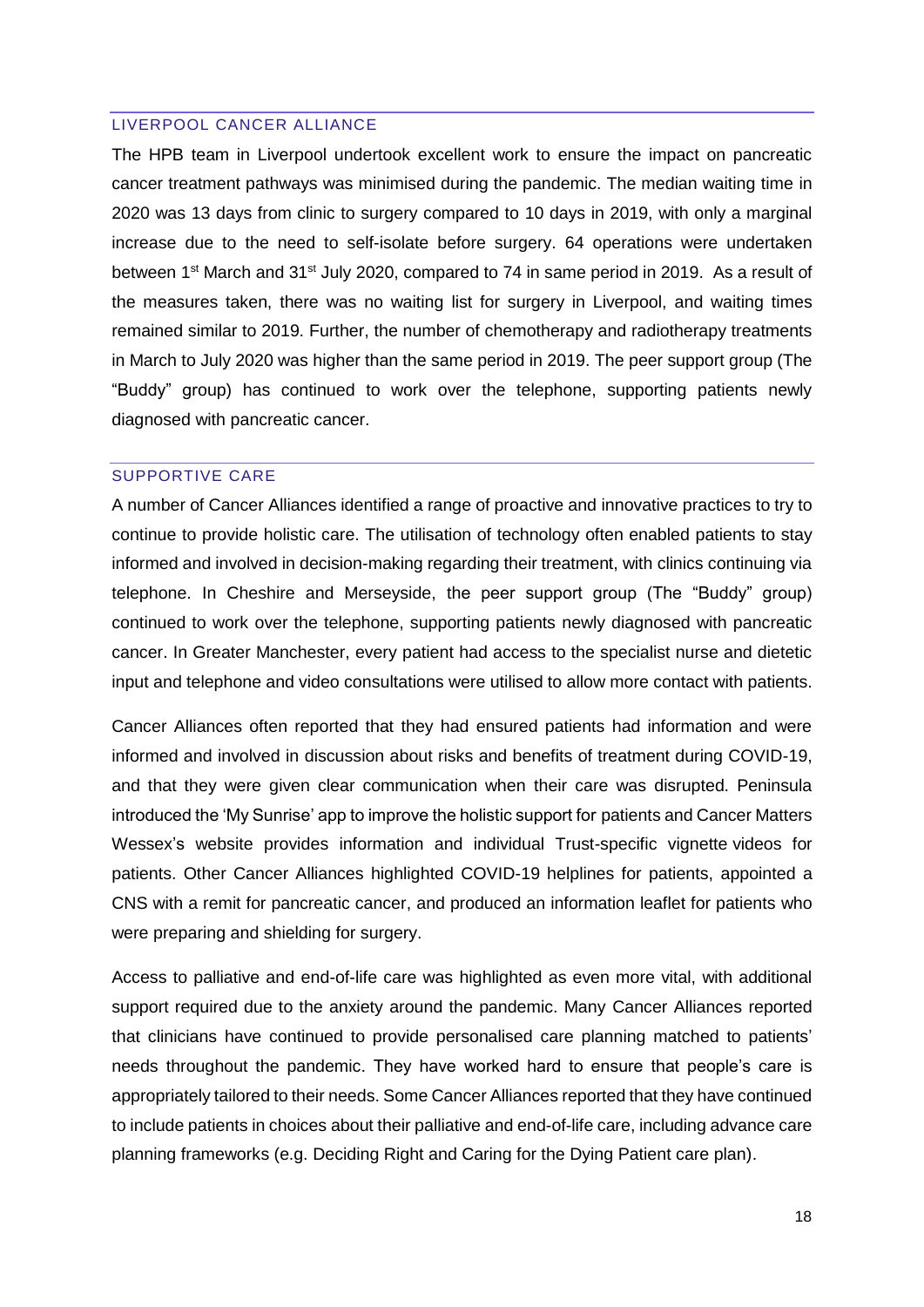# <span id="page-18-0"></span>**CONCLUSION**

In line with increasing cases, hospitalisations and deaths, the UK entered a second COVID-19 wave and a subsequently a second lockdown on the  $5<sup>th</sup>$  November 2020. On the  $30<sup>th</sup>$ November, NHS England committed to ensuring the recovery of cancer services through the second wave. However, despite measures taken, we have once again seen pancreatic cancer treatments cancelled up and down the country.

The long-term impact of reduced public presentation to primary care and reduced urgent referrals at the height of the pandemic has not yet been fully realised. The missed and delayed cohort of cancer patients not yet in the system will have to come through in the subsequent months alongside incident cancer cases, adding to diagnostic and treatment demand. These people will naturally be presenting at a later stage and so are more likely to be, or become, inoperable, due to diagnostic delays and reduced investigative capacity. The impact of revised treatment pathways during the first wave has also yet to be realised, with people who were bridged on neo-adjuvant chemotherapy and who need surgery potentially increasing pressure on services further down the line.

As highlighted, due to risk stratification, elderly and comorbid patients are less likely to be offered treatment, in the context of limited healthcare resource and the continued increased COVID-19 risk for elderly patients. Treatment is likely to remain selective for some time, and may still exclude older patients and patients with co-morbidity.

The holistic impact on patients may also continue to be felt, with some people feeling isolated, receiving their diagnosis and treatment alone and less able to receive support from family and friends. All of this is likely to have an enormous emotional impact on people, reduce their quality of life, their experience of care and ultimately, their chance of survival.

The combined impact of reduced cancer referrals, reduced capacity for treatment, revised treatment pathways and added COVID-19 risk on the one-year survival for pancreatic cancer is also yet to be seen.<sup>42</sup> Aforementioned modelling data showing that the COVID-19 pandemic would lead to 521 excess pancreatic cancer deaths by March 2021 has the alarming potential to be the tip of the iceberg, but even if those data are accurate, this places pancreatic cancer as the fifth largest incident cancer death due to COVID-19.<sup>43 44</sup>

**.** 

<sup>42</sup> <https://www.medrxiv.org/content/10.1101/2020.05.27.20083287v1>

<sup>43</sup> <https://www.medrxiv.org/content/10.1101/2020.05.27.20083287v1>

<sup>44</sup> This model assumes the adverse health consequences of the COVID-19 emergency, based on the summative impact of ill-health in those infected with COVID-19, net adverse health due to changes in health services, net adverse health consequences of physical distancing and adverse health consequences of economic downturn.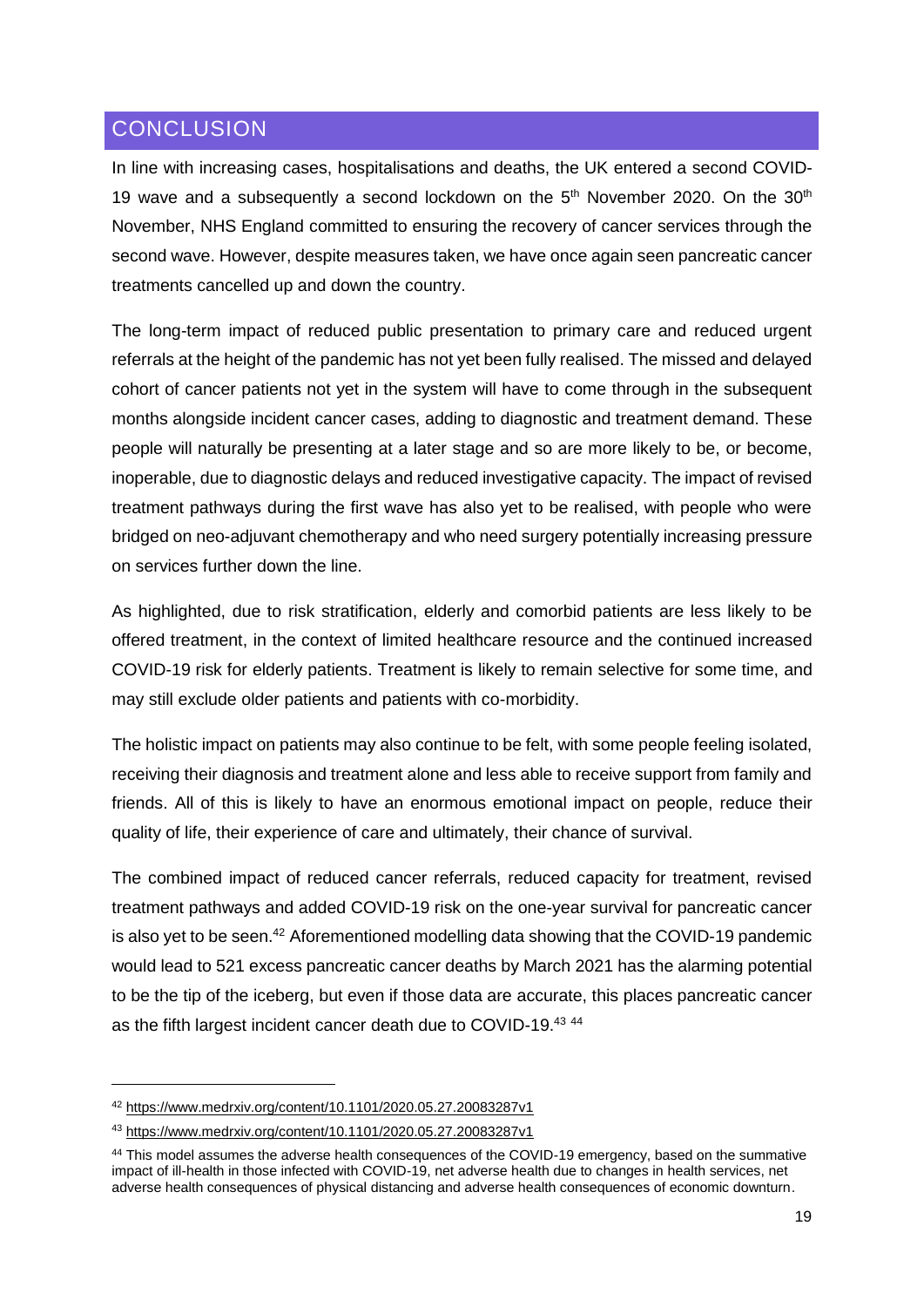## <span id="page-19-0"></span>RECOMMENDATIONS

In the presence of the COVID-19 vaccine, and as we begin to tentatively look to a future outside of the pandemic, it is essential that pancreatic cancer patients do not continue to impacted by long-term lingering effects of the COVID-19 pandemic. It is also crucial that innovations and new ways of working created during the pandemic continue and learning is enshrined for future waves and pandemics.

To this end, the APPG are calling for a number of key actions to ensure pancreatic cancer services both recover from the pandemic and further improve:

# **1. ACCESS TO DIAGNOSIS, SURGERY AND TREATMENT IS FULLY RESTORED AS PROMPTLY AS POSSIBLE**

Many people with pancreatic cancer have had their surgery or other treatment delayed or cancelled during the COVID-19 crisis, and this led to a backlog in treatment and surgery. Cancer Alliances and Health Boards across the UK must work with specialist centres to ensure that people who need surgery or other urgent treatment can access this quickly, and that delays do not continue to drive down people's chances of survival. **The Government should work with NHS England to ensure all Cancer Alliances have systems in place to rapidly increase access to diagnosis, surgery and other pancreatic cancer treatments in order to work through the backlog and deal with future local surges in coronavirus.**

# **2. CLINICAL TRIALS ARE RAPIDLY RESTARTED FOR PEOPLE WITH PANCREATIC CANCER**

For people with pancreatic cancer, clinical trials can be a lifeline. They provide access to new treatments, sometimes for patients who have no other treatment options. But as a country, we remain significantly behind other nations in restarting clinical research activity and this is already impacting on patients. **The Government must work with the NHS to prioritise recruiting to and restarting these trials, ensuring that people with pancreatic cancer across the UK have access to trials and their treatments wherever possible.** 

# **3. PEOPLE WITH PANCREATIC CANCER ARE PROVIDED WITH CONTINUOUS, HOLISTIC CARE AND SUPPORT**

There must be a focus on coordinating patient care so that, where COVID-19 surges happen in the future, pancreatic cancer patients don't fall through the cracks. We can learn from Scotland's **cancer navigator roles** in this, ensuring people with pancreatic cancer have continuous and thorough support throughout their journey and in spite of any potential